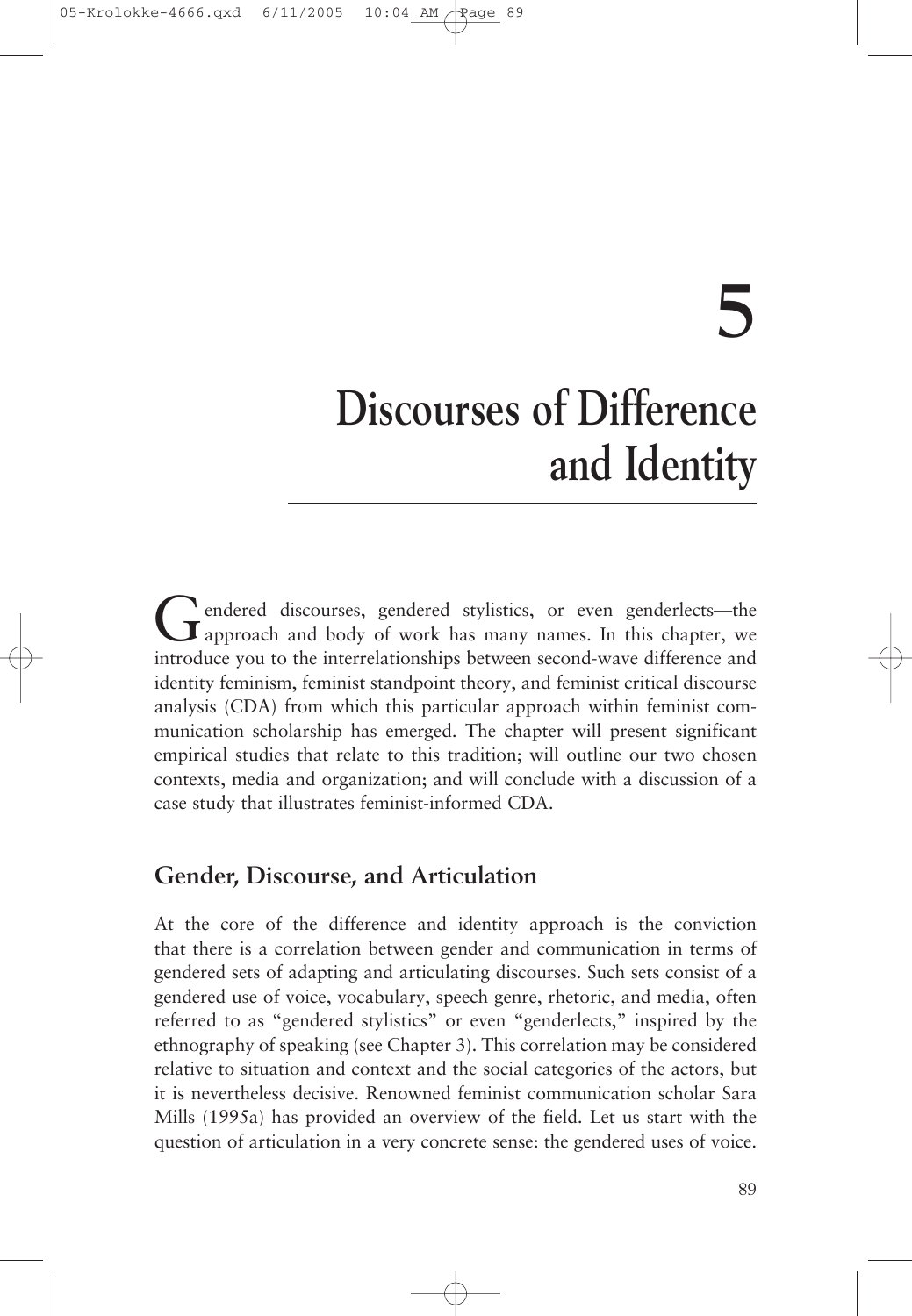## Gender Voices

Questions of articulation and discursive practices are very important to feminist communication scholarship, and the different approaches outlined in this book offer different explanations. Within the difference and identity approach, articulation is most often considered to mirror a genuine—even if also socially formed and thereby changeable—gender identity and to do so consistently in terms of voice, style, strategy, and so on.

The use of voice has not been sufficiently researched within gender and communication scholarship and much less theorized. One of the main resources on this particular aspect is *Gender Voices,* which provides an overview of empirical research and discusses the findings from a standpoint position (Graddol & Swann, 1989). The authors have directed our attention to the fact that most people can easily tell whether a voice belongs to an (anatomical) boy/man or an (anatomical) girl/woman and that this fact seems to be reflected in popular stereotypes about men as "loud" and women as "softly spoken" (see also Baken, 1987; Lee, Hewlett, & Nairn, 1995). However, Graddol and Swann also stated that we know very little about the hows and whys of gender differences in voice. We do know that voice is produced by the use of the vocal cavities (timbre), the vocal tract (resonance/formants), and the vocal cord (pitch/frequency). These factors and their interaction are determined to a certain degree by genetics and influenced by hormones. Thus, men will tend to develop longer and thicker vocal folds, and in most cultures, boys' voices drop drastically in pitch in puberty (see also Baken, 1987; Lee et al., 1995). In a Western context, it has also been documented how women's voices are affected by menstruation and pregnancy and that women experience these changes as positive, even in the case of premenstrual "dysphony."

These differences are usually considered biologic facts, but Graddol and Swann (1989) emphasized that they can and should also be interpreted as cultural. Thus, both men and women are reported to have a broad range of voice, which they do not, however, make full use of. The pattern shown in Table 5.1 seems to be agreed upon in a Euro-American context.

|           | Women | Men      |
|-----------|-------|----------|
| Pitch     | high  | low      |
| Timbre    | light | dark     |
| Resonance | easy  | forceful |
| Breath    | weak  | strong   |

| Table 5.1<br>Sounds of Gender |
|-------------------------------|
|-------------------------------|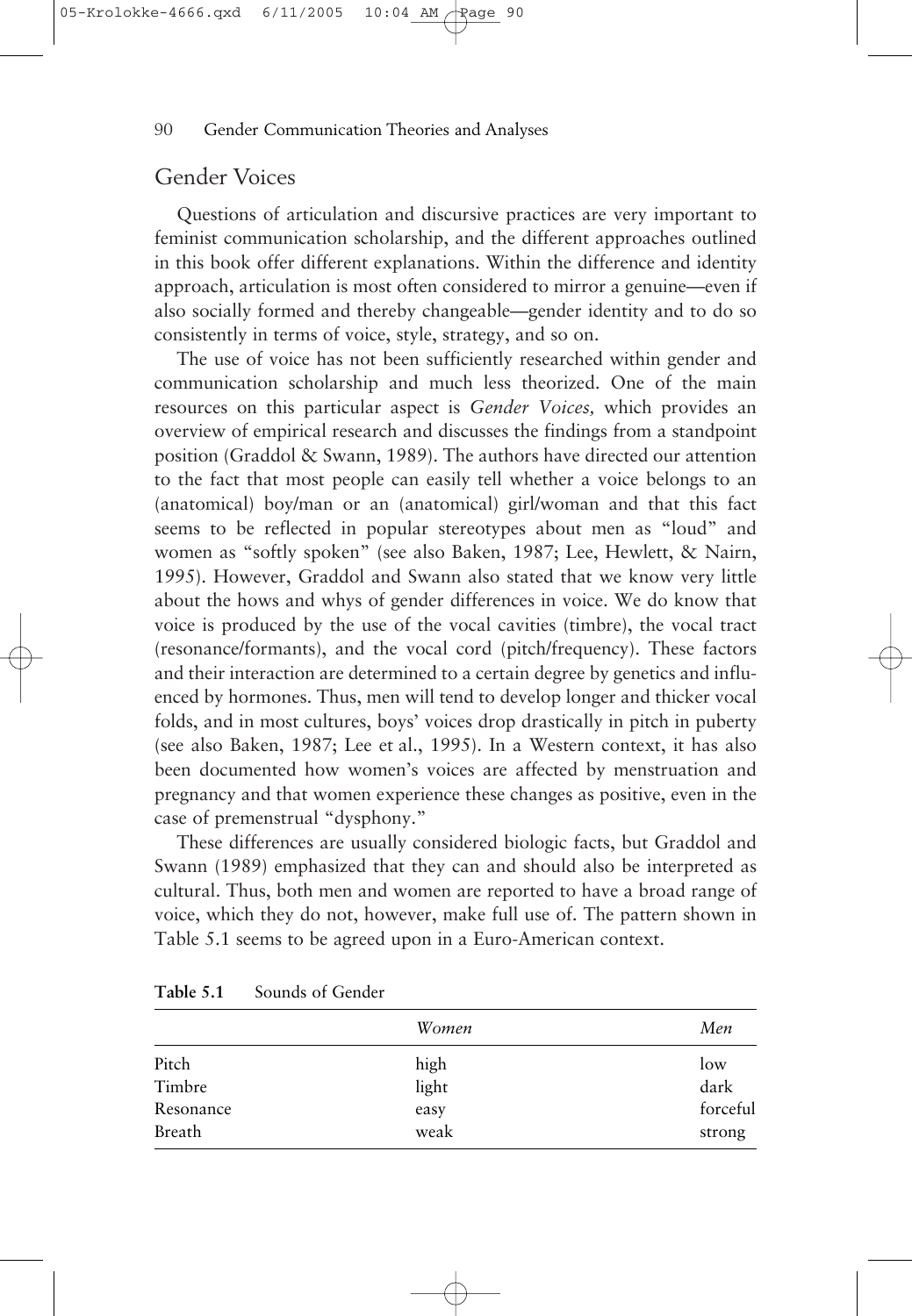This pattern is usually found to be the norm with certain standard variations. Lee et al. (1995) have documented how young girls tend to have more extremes of frequency and a greater intonation variety than boys. Such variations can also be found to be national/regional. For instance, American women have been reported to use a larger vocal range than British women, whereas American men have been reported to employ a more limited vocal range than British men (Graddol & Swann, 1989).

05-Krolokke-4666.qxd

Vocal differences are, however, difficult to describe without a subjective dimension; indeed, voice evaluation will always somehow be interwoven with gender expectations. For example, the reporting of younger women's larger scale of voice may be due to a common understanding of greater gender flexibility in this period of life. Or the larger scale supposedly at the disposal of American women tells us more than the "factual" scale about expectations of gender flexibility for women in this local context, just as the estimated lower scale available to American men may be attributed to narrower definitions of masculinity in this particular speech community. Graddol and Swann (1989) therefore went on to ask whether it is possible to identify a common logic in the reported findings, be they more objective or more subjective, and conclude by suggesting a model (p. 33), which we have elaborated on (see Figure 5.1).

In this very structuralist-inspired model, the extremes are represented by the sex-typed male/female (masculine male/feminine female), juxtaposed with the opposite terms (feminine male/masculine female). In between are the nexus of male/female (undifferentiated male/female) and the not yet opposite (androgynous male/female). The point is that the positions in question are differently appraised. While the female spectrum often connotes weakness, insecurity, and loss of authority, the male spectrum connotes strength, selfassurance, and authority. Both are associated with sexual attractiveness when coupled with the "right" gender, as we see in relation to studies of "sweet talk" in Chapter 6.

According to Graddol and Swann (1989), this is probably why radio and TV in most Western countries feature men in news programs and hosting documentaries and other "serious" programs. Woman speakers partner in news "couples" or do voice-overs in certain programs, for example, those targeting a female audience. On the other hand, women aspiring to higher positions in society adapt to the male norm and deliberately change their voices. For example, former prime minister of the United Kingdom, Margaret Thatcher, reportedly received voice training in order to be heard in her first years as prime minister in the 1980s (Graddol & Swann, 1989, p. 38).

Graddol and Swann (1989) explained gender differences in articulation in social and cultural terms, and they highlighted the complex ways in which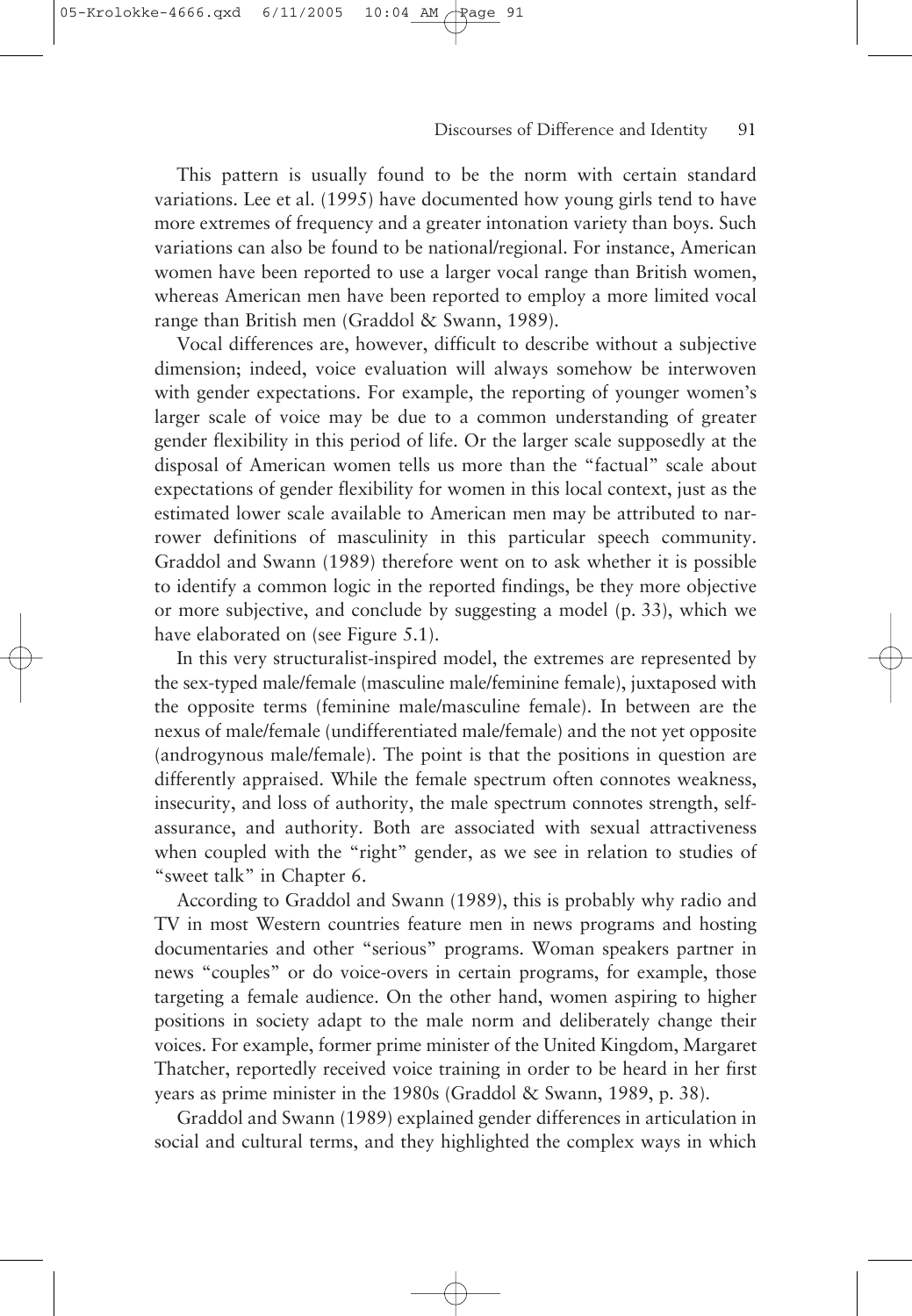|               | <b>MALE</b>      | <b>FEMALE</b>             |               |
|---------------|------------------|---------------------------|---------------|
| Sex-typed     |                  |                           | Not sex-typed |
| male          |                  |                           | female        |
|               |                  |                           |               |
|               | Masculine        | Androgynous               |               |
|               | male             | male                      |               |
|               |                  |                           |               |
|               |                  | <b>Masculine</b>          | Androgynous   |
|               |                  | female                    | female        |
|               |                  |                           |               |
|               | Undifferentiated | <b>Feminine</b>           |               |
|               | male             | male                      |               |
|               |                  |                           |               |
|               |                  | Undifferentiated Feminine |               |
|               |                  | female                    | female        |
|               |                  |                           |               |
|               |                  |                           |               |
| Not sex-typed |                  |                           | Sex-typed     |
| male          |                  |                           | female        |

Figure 5.1 Gender and Voice

society and culture influence both the ways women and men use their voices and the ways these voices are heard and reported. One of their most illuminating examples stems from an American psychiatric case history. The parents of a young boy brought him to a clinic because they felt that his voice was pathologically feminine, and he was given hormone treatment. Meanwhile, Graddol and Swann also highlighted cross-cultural differences, and thus differences among women, and even seem to have suggested that orchestration of voice may best be understood as a stylized way of performing gender, a point highlighted in other overviews (Eckert & Mc Connell-Ginet, 2003).

Later, we discuss how these findings are related to intersections of gender, class, race/ethnicity and sexuality, for instance, when young working-class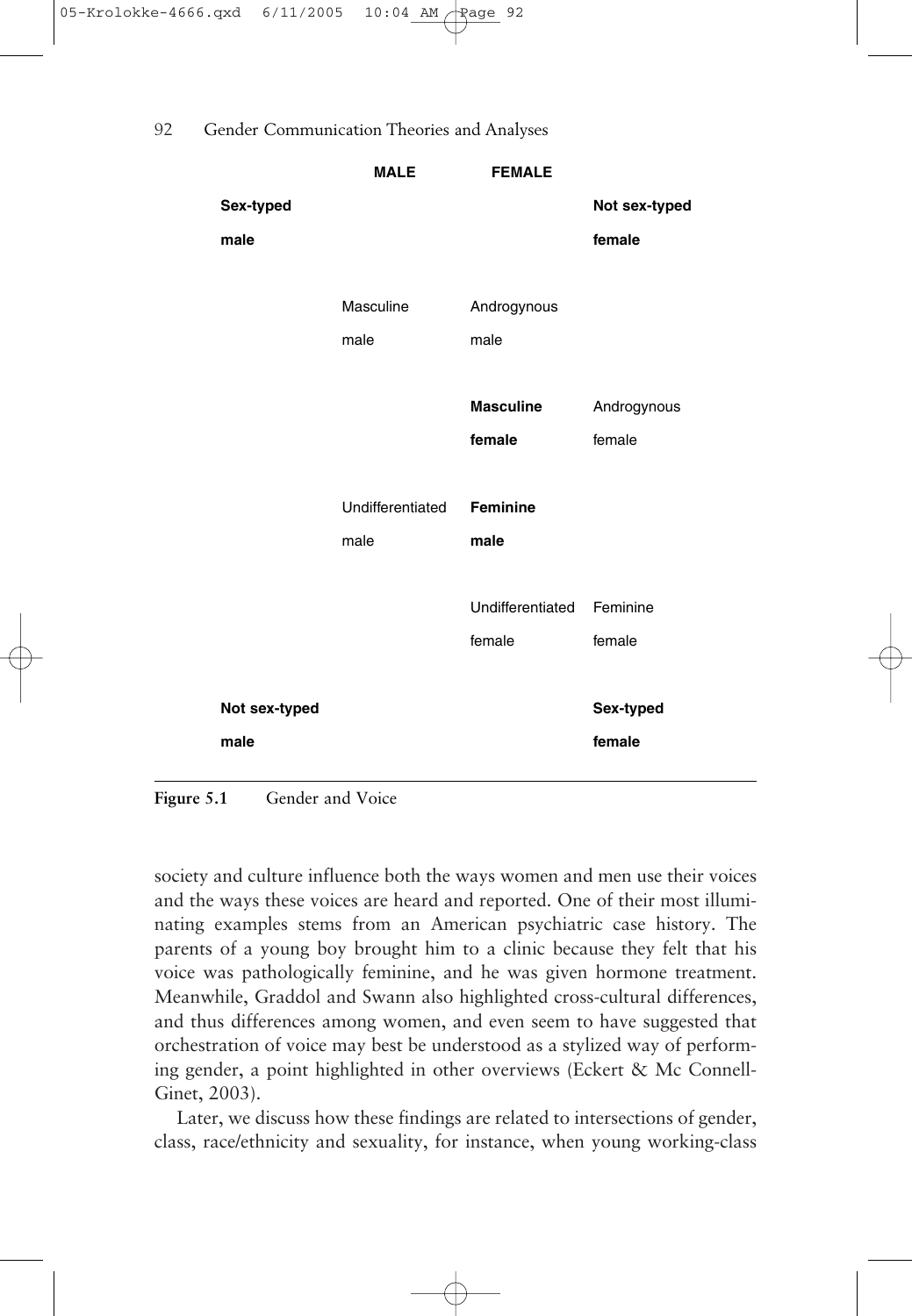or Black women use higher pitch when code switching from standard English to vernacular English or when "signifying" (Gates, 1987). For now, we turn to research on articulation in terms of different ways and means of expression, made into sets or "styles" of communication. The body of work on this issue from a difference and identity approach is both exhaustive and sophisticated.

### Stylistic Gender Differences

05-Krolokke-4666.qxd  $6/11/2005$  10:04 AM Rage

American anthropologists John Maltz and Ruth Borker were the first to introduce the two-culture model in terms of gendered communication styles, designating them the "cooperative" versus the "competitive" style, respectively. In an often-cited review article, they referred to a range of studies of gendered communication that they saw as precursors to a new framework, for example, a study of children by their colleague, Marjorie Harness Goodwin (Maltz & Borker, 1982/1998, p. 420). Goodwin, with a video camera, had followed a group of African American children in a neighborhood in Philadelphia as they played (Goodwin, 1990; based on her original thesis, 1978). She found that children organized themselves differently according to gender and displayed gendered group dynamics and language strategies. The girls played in twos or threes in small, nonhierarchical groups and made joint decisions with minimal status negotiation, a high degree of cooperation, and only indirect use of directives. The boys, on the other hand, formed hierarchical teams or gangs, engaged in status negotiation and competition for leadership, and used directives as commands. On the basis of such research, Maltz and Borker concluded that girls use speech to create relationships, criticize others in acceptable ways, and interpret others' speech accurately in order to keep the group going. Boys, on the other hand, use speech to denote their position, attract and maintain an audience, and assert themselves when other speakers have the floor (Maltz & Borker, 1982/1998, pp. 424, 426). They further claimed that because of the different social contexts in which American children grow up and learn the rules of conversational interaction, boys and girls learn to use language in different ways and for different purposes at a very early age.

Due to the heated debate on her research from 1978, Goodwin (1988/1998) later emphasized that her data documented more complex patterns, for instance, that girls also compete, albeit in slightly different ways than boys. When her dissertation on the research in question, *He-Said-She-Said,* was published in 1990, she further claimed that task and situation are of great importance to understanding competition when children play. For instance, she now found that "he-said-she-said" was a specific genre of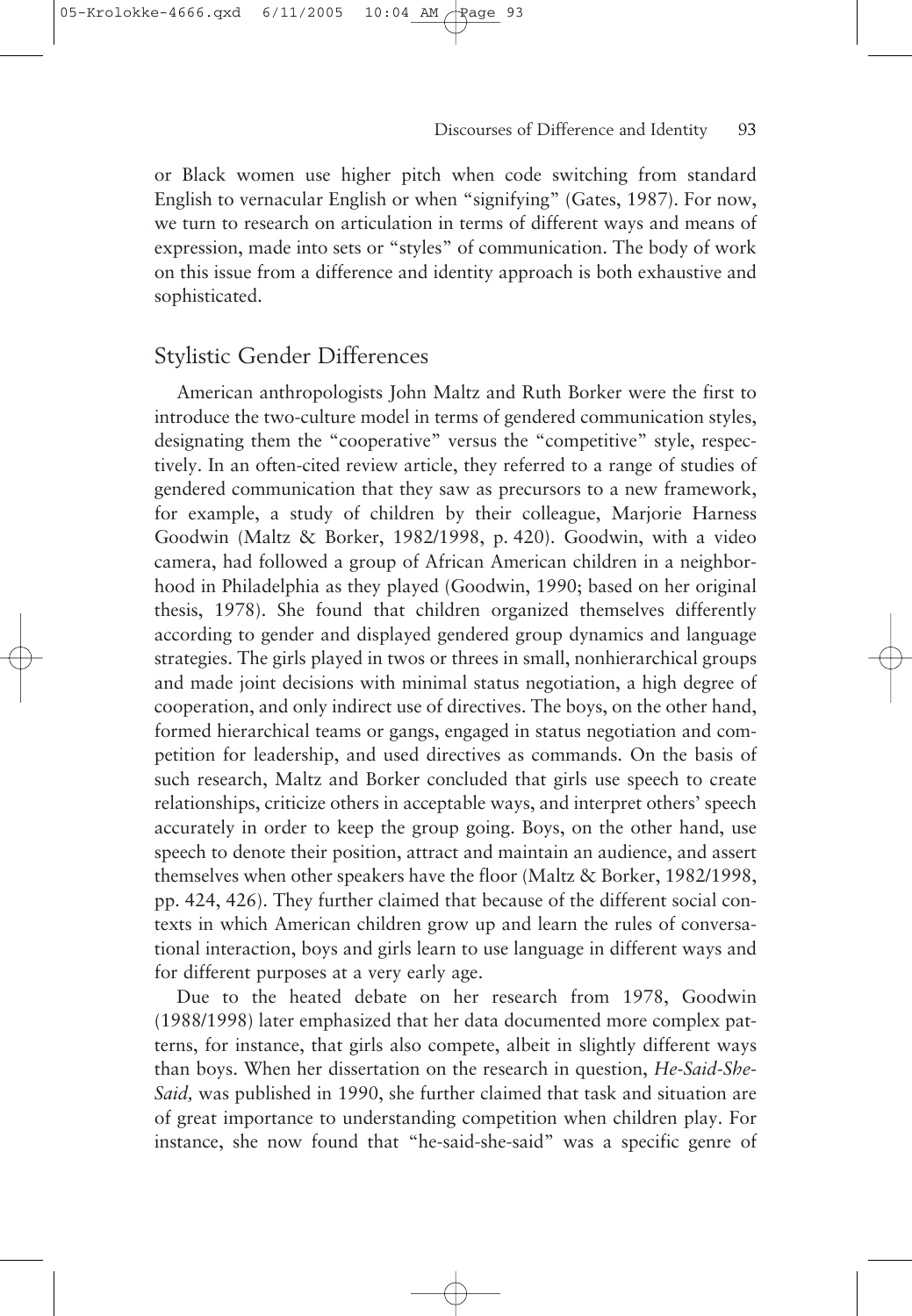dispute among girls in which they ostracized group members but that they also engaged in playful cross-gender verbal disputes. Goodwin (1990) ended up stating that "cooperation and competition are not mutually exclusive agendas and often co-exist within the same speech activities" and moreover, with reference to Maltz and Borker, that "the specific type of joint action which is exhibited [in girls' play] does not resemble 'supportive' forms of collaboration described elsewhere as characteristic of female speech" (p. 284). In a recent study on bilingual Spanish- and English-speaking girls, primarily second-generation Mexican and Central Americans playing hopscotch, Goodwin (1999) further nuanced her own research results, claiming that these girls participated in many supposedly male communicative features, such as legalistic language, "footing" or stance, and irony (p. 403). In yet another article on the issue, however, she raised the question of class and ethnicity in her own earlier study of young Black African Americans, and she introduced the interpretation that the assertive approach among the girls could partly be ascribed to the fact that they were working-class Blacks (Goodwin, 2003). Following other research on cross-cultural differences among children at play, she further suggested that among African Americans and Italian Americans, playful and teasing confrontational talk provides a way of displaying character, constructing social identities, cultivating friendships, and both maintaining and transforming the social order of the peer group. This is also said to be characteristic of the practice of "signifying" among adult African Americans, which makes it difficult for outsiders to distinguish between in-group confrontation and out-group opposition, for instance, to "Whitism" (see Chapter 6).

A range of additional studies in gendered communication styles have followed Goodwin's research. Barrie Thorne, for instance, researched children's play and communication extensively in an ethnographic study of two American schools in different neighborhoods of different class, reported in *Gender Play: Girls and Boys at School,* from 1993. Like Goodwin, Thorne reported complex patterns of gender segregation and mixed settings and also a range of nongendered activities and communication strategies. Amy Sheldon (1990/1993) focused on conflict management in a communication study on "pickle fights" and disputes among preschool American children. She found that both girls and boys engaged in conflict management, but they did so in different ways and for different purposes. The female-associated conflict style balanced signals of interest, support, and agreement, such as keeping turns short and giving the floor to others, and was accordingly referred to as "community oriented." Conversely, the male-associated conflict style manifested in signals of opposition, directive speech, and even threats and physical intimidation, and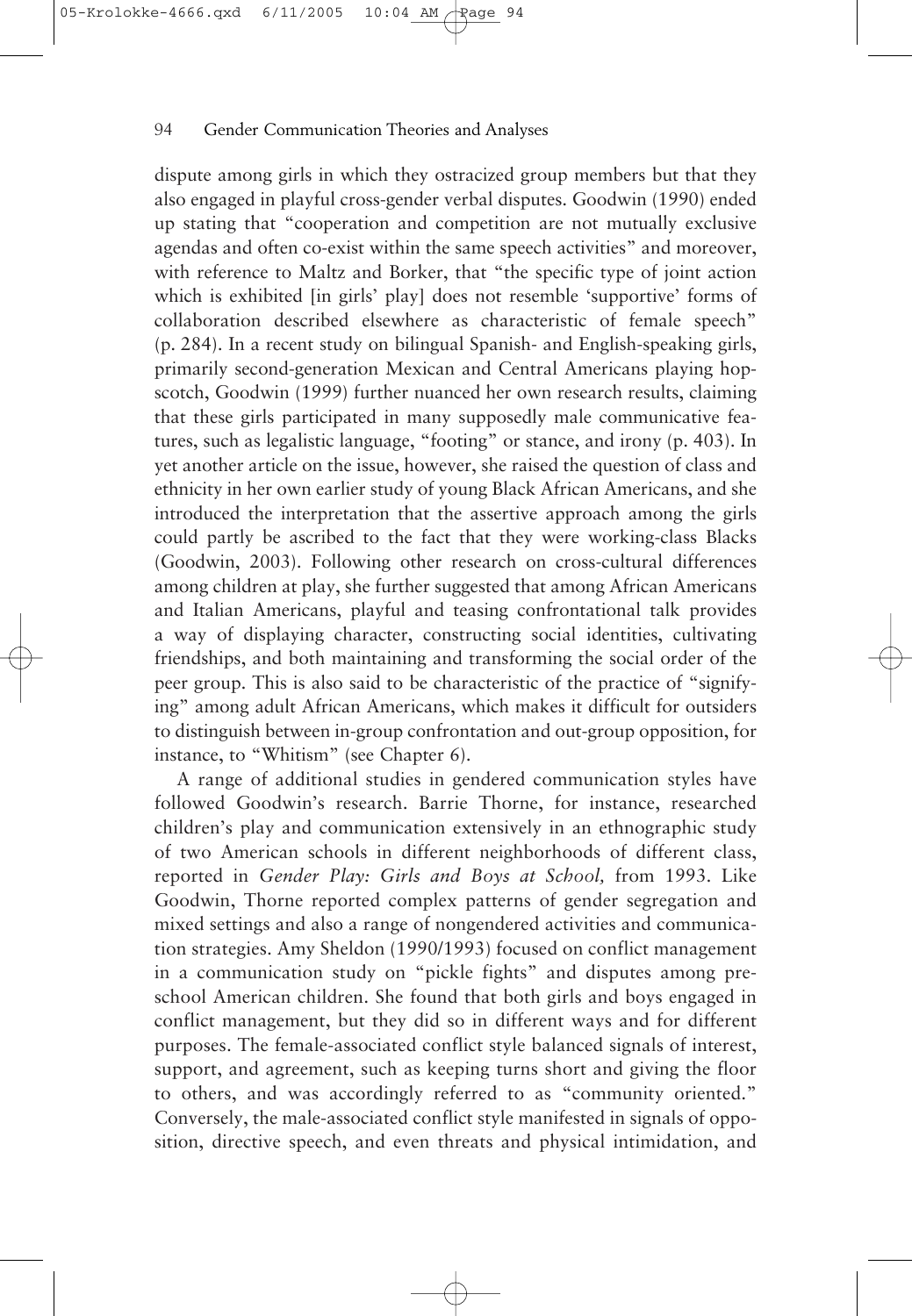Sheldon accordingly classified it as "self-oriented" (p. 104). In other studies, Sheldon refined her thesis in accordance with standpoint theory, describing girls' conflict management as "double-voice discourse" and claiming that it is an example of communicative competencies. However, she also asserted that such competencies are displayed among boys who are close friends and can thus be ascribed as much to the quality and style of a particular group as to gender (Sheldon 1992, 1997).

The conversational styles of co-optation and competition have framed a range of studies in the 1980s and 1990s. However, as discussed above, this has also been questioned by some scholars who have called for sensitivity toward intersections of gender, class, and race/ethnicity, as well as to the contextual framing, the task or format in question, the multifunctionality and embedding of particular communicative features, and so on.

#### *Same-Sex Interaction*

6/11/2005

One of the main interests of feminist communication researchers in the 1980s and 1990s was to document gendered speech communities and talk in same-sex groups and to explore the thesis of dual stylistics under such circumstances. However, few of these studies are comparative, and more research has been carried out on women's in-group communication than on men's. British scholar Jennifer Coates has most consistently pursued the subject (1997a, 1997b, 1989) and has also delivered an in-depth discussion of female style in *Women Talk* (1996).

In this study, Coates's empirical data derived from tape recordings of informal, private meetings of an established group of women friends (British, White, middle-class, in their 30s–50s) over a period of 12 years (Coates, 1996). Coates focused on formal features and suggested that they formed both a coherent aesthetic and an implied ethic. Features that at first seemed very similar to the findings of the dominance and deficit approach (tag questions, hedges, minimal responses, epistemic modality, incomplete utterances, recycling of lexical terms and phrases, latching of turns, and simultaneous speech) turned out to constitute a unique format when understood as elements of a formal structure. For instance, participants were seen to use minimal responses to signal active listening and support for the current speaker or to mark recognition of different stages of topic development. They used epistemic modalities to signal that they did not "take a hard line" and to minimize conflict, secure agreement, and signal respect for other participants. Simultaneous speech was used to complete others' contributions and produce a collaborative story. According to Coates, all these phenomena constitute a conversational dynamic that allows topics to emerge and shift gradually and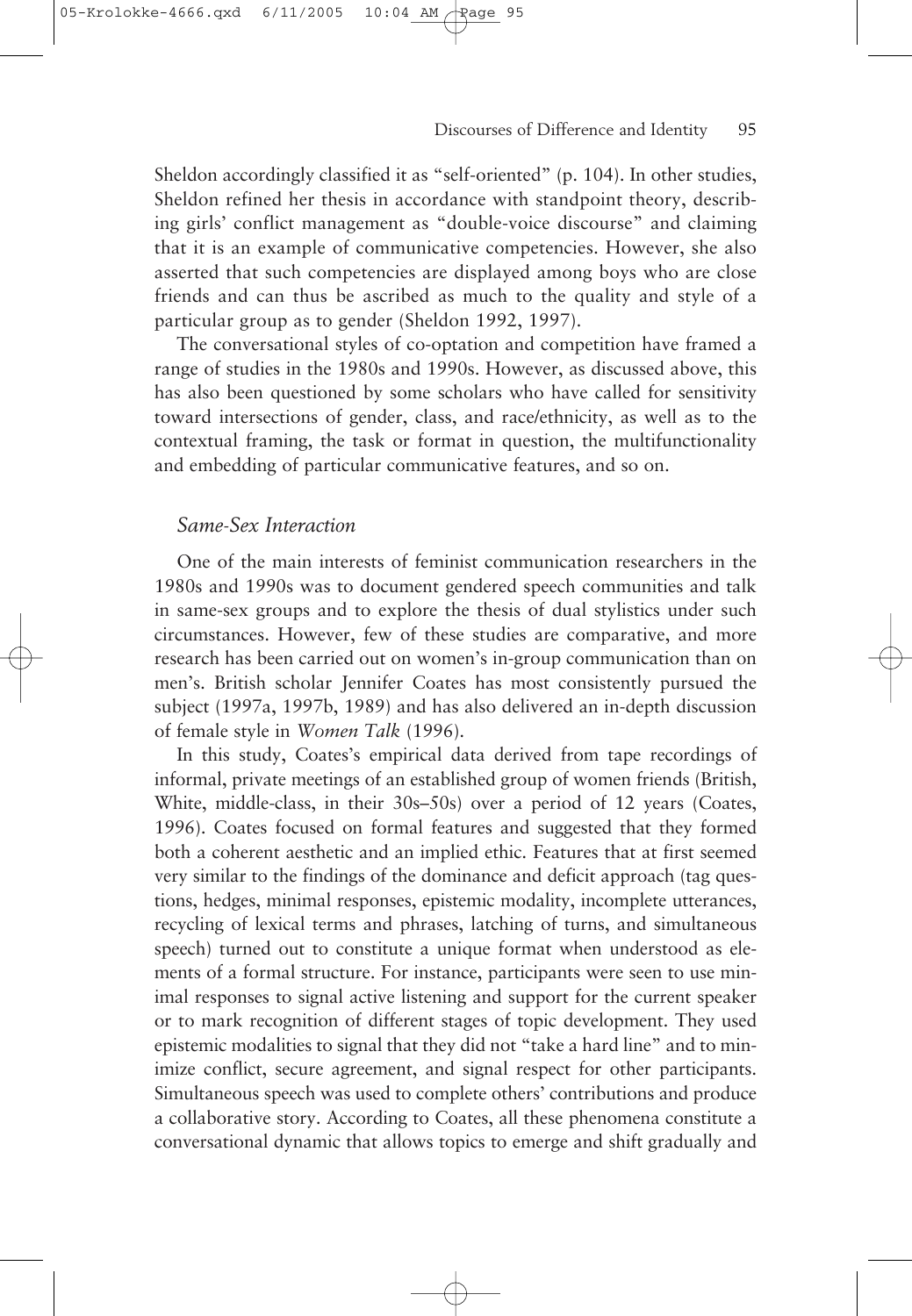by mutual effort into a joint discourse, the goal of which turns out to be the continuity and flow of communication. This is particularly evident in a distinct sequential progress, which Coates illustrated in the following way:

A introduces topic,

B tells anecdote on the same theme,

C tells another anecdote on same theme, leading into general discussion,

D summarizes,

A has the last word. (Coates, 1989, p. 99)

The main point both in Coates's early reports on the study and in her 1996 monography is that women's conversational mode can be verified as a specific style in which the pattern of formal features, structure, and format creates a distinctive aesthetic, which, in turn, implies an ethic of cooperation. Thus, this conversational mode is considered to support the collective rather than the individual and to facilitate equity and collaboration. In her conclusion, however, Coates (1996) called for further research to document whether the characteristics she identified may be found in other contexts or might turn out to have other purposes, thus anticipating future criticism.

One of the most controversial discussions of same-sex communication during the 1980s and 1990s was concerned with the choice of topics. Coates's (1996) opinion was that the findings of the dominance and deficit approach concerning women's interest in the home, family, emotions, everyday life, and so forth, are valid but that they must also be refined and reinterpreted. Her own study showed how topics in an all-female group vary according to situation, context, framing, and so on and that they develop over time and according to age. Furthermore, topics tended to concentrate on issues of home and family when the women in the group were in the midst of child rearing, but they tended to diversify as the children grew up. Coates found the opposite trend in a longitudinal study of a group of teenagers who, at the age of 12, reportedly exhibited a multifaceted and almost anarchistic communication pattern. At the age of 16, however, they tended to focus on their own performance in relation to boys, friends, and each other, but they also turned out to be both self-reflexive and socially aware (Coates, 1999). Other studies, still mostly in an Anglo-American context, have shown how women's "personal talk" includes not only topics such as children, home, and intimate relationships but also work and professional relationships and, to a lesser degree, politics and religion (Johnson & Aries, 1983/1998).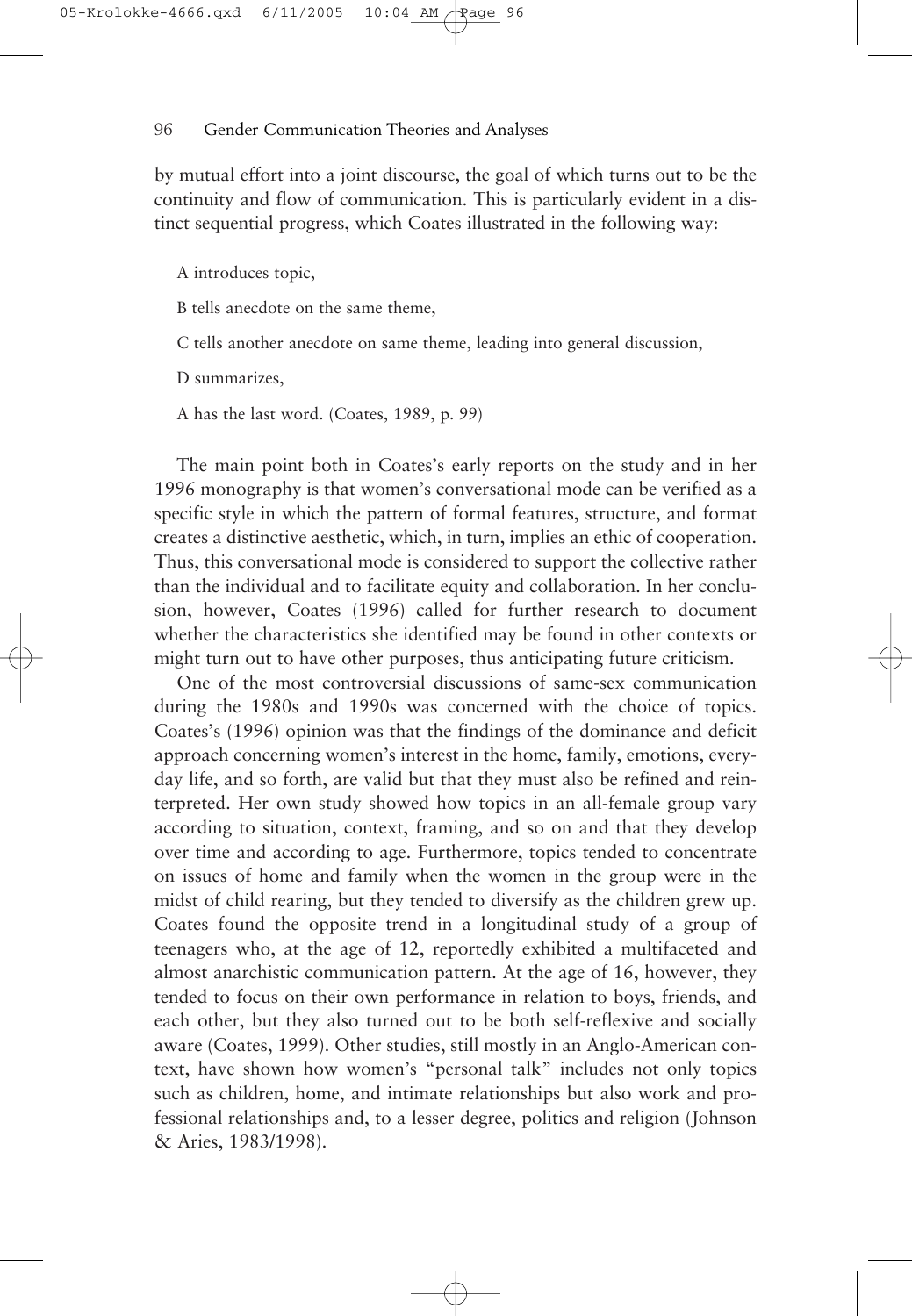In her study of the role played by talk in women's friendships, Coates (1996) paid particular attention to the subject of chatter and gossip. Disagreeing with the dominance and deficit approach, she claimed that chatter and gossip do have positive functions. Deborah Jones (1980/1990) had found that gossip is generally considered trivial, is exclusively attributed to women and scorned by men, and is therefore problematic to feminists. Coates, however, pointed to the creative use and constructive function of gossip among women friends. For example, she found that chatter is used to elaborate on the rhythm of conversation and that gossip is used to include rather than exclude participants not present (Coates, 1996).

05-Krolokke-4666.qxd 6/11/2005

Jane Pilkington (1998) conducted one of the few comparative studies on female and male friendships and in-group conversation. Her work both supported and contradicted Coates's findings. Pilkington's study took place in New Zealand and involved two groups of women friends and two groups of male friends (White, lower to middle class, from the 20–40 age group). She confirmed that both women and men gossip but claimed that they do so in different ways and for different purposes. Pilkington found that both genders enjoy and value gossip, though it is usually regarded as trivial, but that it is integrated in gender-specific conversational styles. The female style is characterized by few and short pauses, short turns, minimal responses, supporting questions, repetitions, mutual extension of topics, disagreement countered by politeness, and so on. The male style, on the other hand, is characterized by silences, longer pauses, sudden changes of subject, lack of response, marked disagreement in terms of either questioning or negating the other's proposition or making an opposing statement, criticism going into abuse, and ritual abuse framed as fun. Pilkington (1998) reasoned that the two types seem to correspond to the established notion of cooperation versus competition, but she also expressed doubts, in particular when it came to the presumed male mode (p. 267). She reported that her male informants often valued their own abusive behaviors positively, while considering polite behavior to be women's conversational mode and devaluing it. Pilkington's conclusion was that the competitive style is part of a male culture that is built on challenge, risk, and power and it is also seen in a range of male leisure activities. She openly declared her own prejudices against such a communicative style but admitted that her informants themselves found it reassuring and considered it a sign of comradeship. Thus, both women and men were aware of and preferred their own in-group style and considered it a part of identity and community building.

In-depth research in male speech communities and male in-group communication has been carried out by Coates (2003). We briefly describe the study and then elaborate below. The study was conducted over several years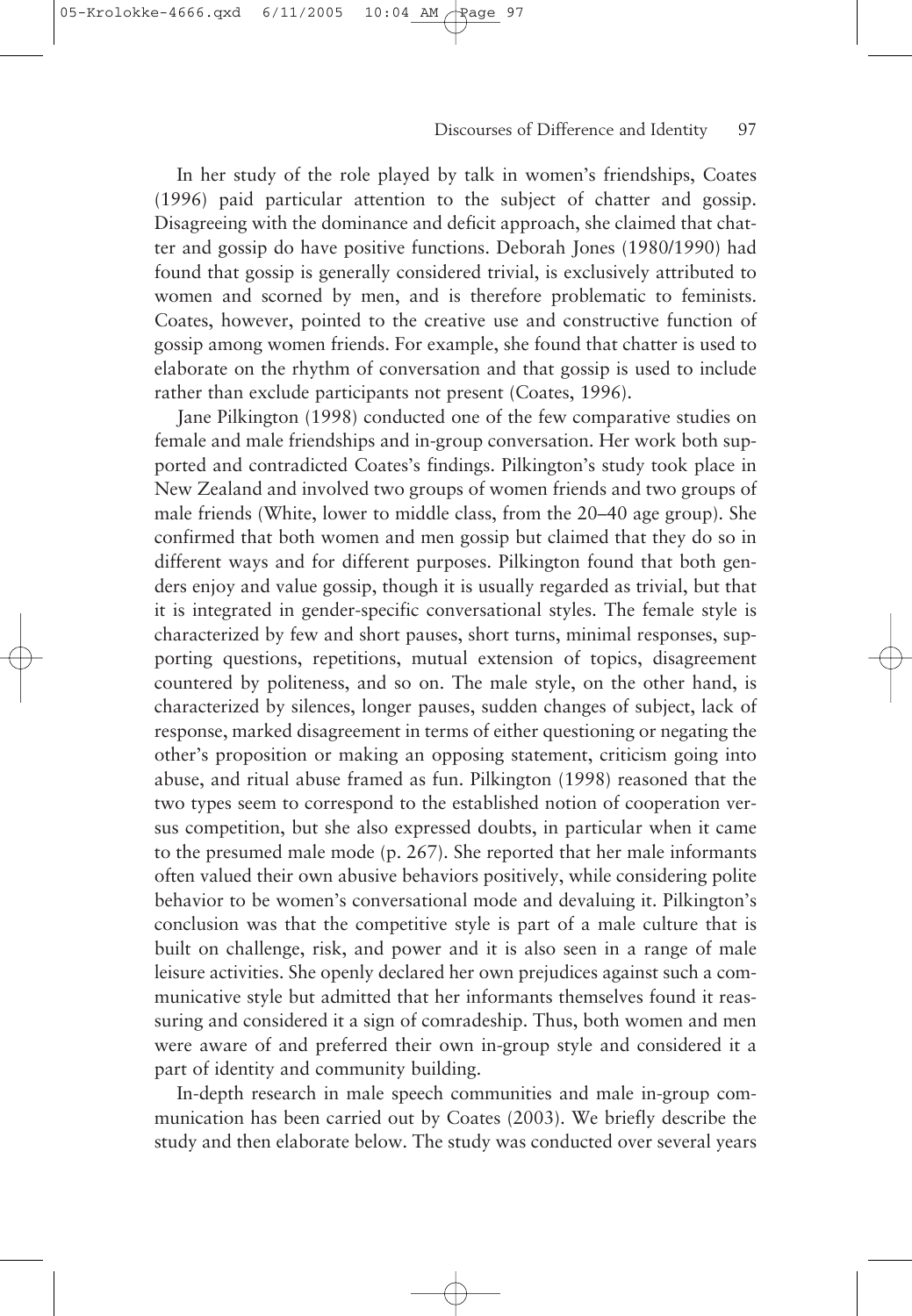and in different contexts, and it reports not only on talk among groups of male friends of different ages and professions in Britain but also on talk in mixed-gender groups (couples), focusing in particular on storytelling. Coates confirmed the central thesis of the two-culture model and maintained that the assumptions shared both by scholars and the public at large, namely, that "men either don't talk much [strong and silent] or talk compulsively and competitively about sport, cars and drinking exploits" (Coates, 2003, p. 1), still holds empirically, even though they must be challenged. Thus, Coates found that such talk is still relevant even if it is mixed with other topics, formats, and renegotiations of current masculinities and is now to be understood as a means of "in-grouping" and thus as a particular kind of sociability and joint enterprise.

During the 1990s, research in gendered stylistics tended to become even more sophisticated and reflective, questioning its own premises. A good example is the above-mentioned discussion of who gossips, how, and for which purposes, which was taken a step further by Deborah Cameron. Cameron (1997a) agreed with Pilkington that boys and men both chatter and gossip but also found that gossip among men can be constructive and even cooperative. Reverse examples were given in documentations of competitive strategies in women's talk, such as conflict management (Sheldon, 1990/1993), teasing (Eder, 1993), disagreement and independence (Eckert, 1990/1993), and tactical uses of stories (Goodwin, 1990/1993). In a study on the use of politeness among Mayan Indian women in Tenejapa, Mexico, Penelope Brown (1990/1993) even found that politeness in this particular speech community and within particular speech situations created a "patina of agreement" that emphasized disagreement, revealing sarcasm and competition. Such studies contributed to the questioning of standpoint theory.

#### *Mixed Interaction*

During the 1980 to 1990s, the second main focus of feminist communication research from the perspective of standpoint theory was crossgender communication. In this type of research, the dominance and deficit approach was once again abandoned in favor of the gendered stylistics approach. Even though the question of power was still in focus when it came to how imbalances are created in and through the structuring of discourse, cross-gender communication was now primarily understood in terms of crosscultural communication, and hence neglect or conflict were understood as miscommunication.

One of the most significant documented variables in cross-gender communication was the private/public distinction. The most frequently reiterated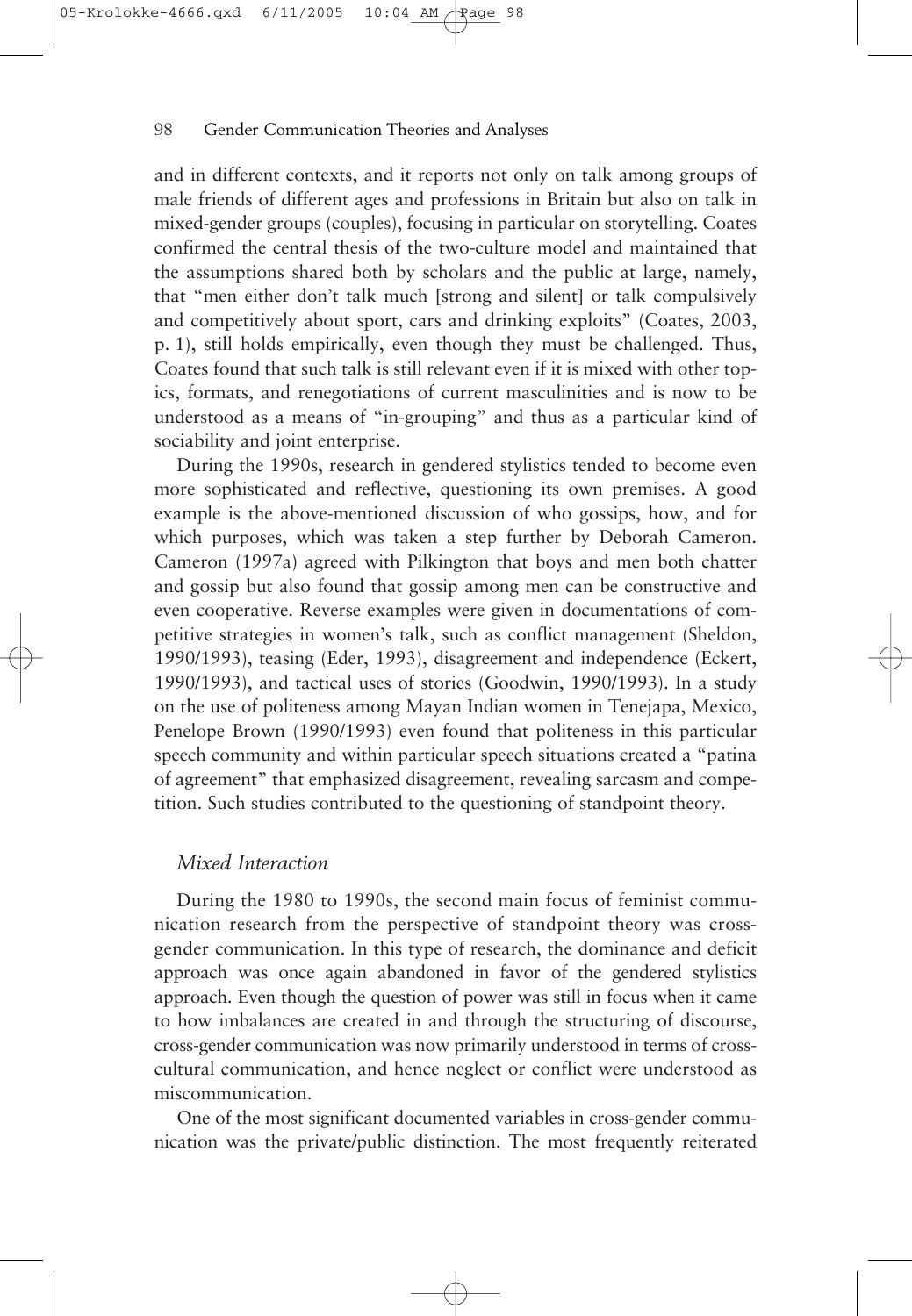finding was that women talk less in public settings and more in private settings (Crawford 1995; Tannen, 1990). Most scholars further agreed that women talk less than men in public settings, whereas it was highly debated whether they talk more than men in private settings (James & Drakich, 1993; Tannen, 1993b). Research using the difference and identity approach has further documented how women tend to follow the procedures of the situation, the etiquette of the setting, and the roles of their position, whereas male participants challenge such schemes (Holmes, 1995). The overall pattern is completed by the following features: In public, women tend to speak only when it is expected of them, in accordance with the format, or when asked; they tend to keep their contributions short, often ask for others' opinions, and express support of others' contributions (Crawford, 1995; Talbot, 1998). In short, they carry out what is understood in the paradigm of dominance and deficit as the "shitwork" of interpersonal communication. Difference and identity scholars understand women's ways of handling cross-gender communication in terms of co-optation and as valuable competencies for adjustment—keeping things going and people working together, for example, within educational or organizational contexts (Crawford, 1995; Talbot, 1998). Moreover, conflict is understood more as an example of miscommunication than of dominance, even though dominance is still a central issue. The findings in private settings are similar, except that in this context, women seem to play a more initiating role, for example, when introducing topics.

05-Krolokke-4666.qxd 6/11/2005

Deborah Tannen (1986, 1990) has delivered some of the most elaborate research on interaction in intimate heterosexual relationships. Her main thesis is that miscommunication between the sexes occurs because of different approaches to communication, which she equated with two different languages or, in the context of intimate communication, two different conversations running on parallel tracks. Thus, women do "rapport" talk (about internal affairs, such as home, close relationships, and intimacy), whereas men do "report" talk (about external affairs, such as sports, politics, and women/sex) (Tannen, 1986, 1990). According to Tannen, one of the driving forces behind the miscommunication between rapport and report talkers is that women tend to see intimate communication as a mirror of the relationship and also want to discuss intimate affairs, whereas men tend to see even intimate communication as means of factual exchange and want to keep it there. Therefore, women look for the more subtle meanings of men's words, the "subtext," whereas men do not look for the implied statement and tend to take women's contributions at face value.

One of the main questions within this overall framework has been whether the supplementary discourses of power and solidarity, found in much classic ethnomethodological work, may be seen as gendered articulations. Several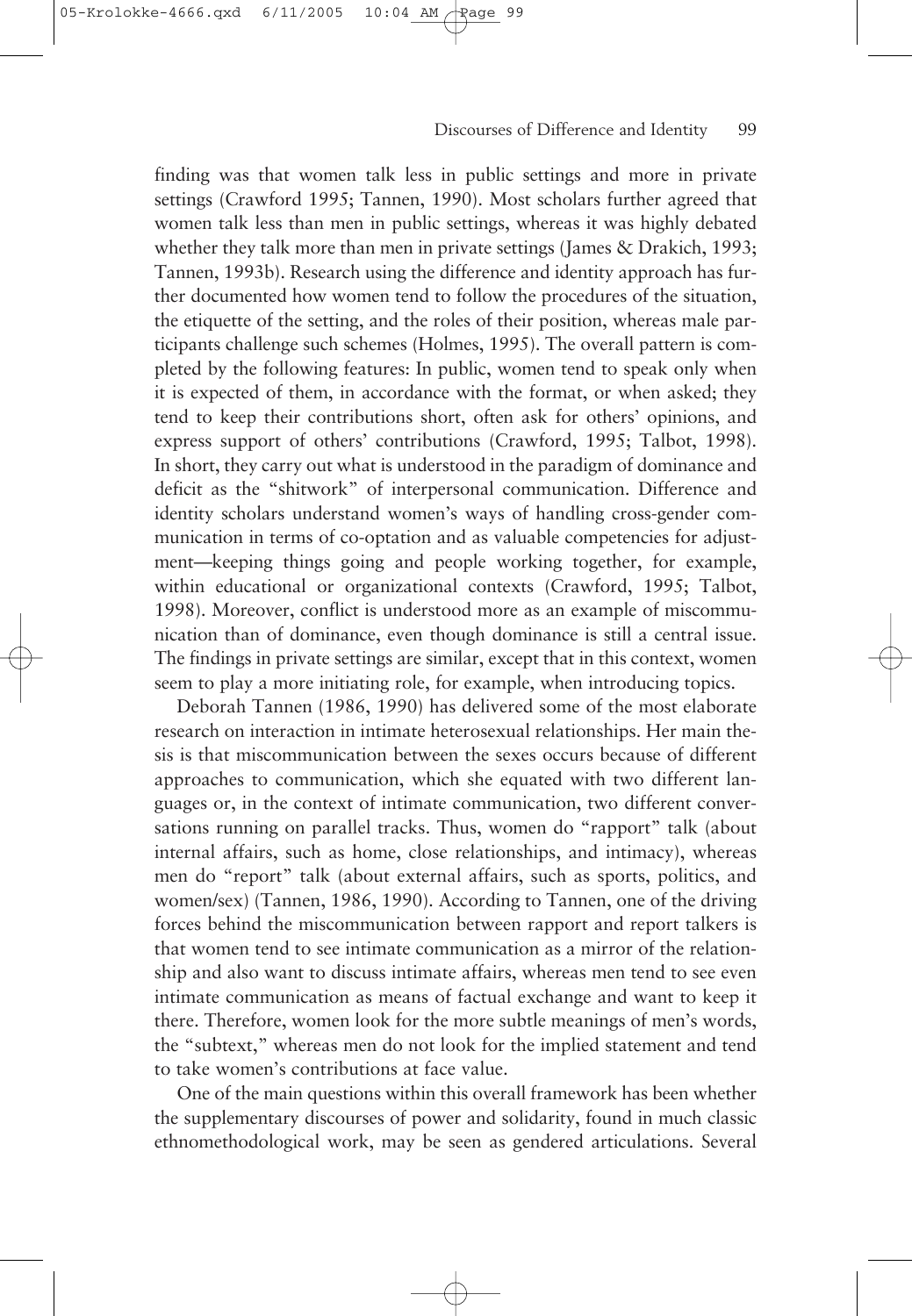feminist researchers from the 1980s argued that this is reasonable. Tannen (1993b) has also addressed this question and directed attention to social interaction analyses that have documented the ambiguity of communicative strategies and, in particular, the polysemy of power and solidarity. On this ground, she claimed that the ambition of consensus in women's talk may be a way to gain power, for example, by not allowing disagreement, and vice versa (Tannen, 1993b, p. 169). She went on to underscore that the final evaluation depends on the total picture and may be related to other central sociolinguistic topics, such as the control of floor, management of turn-taking, length of turns, interruptions, and topic raising.

Carole Edelsky (1981/1993) has done research in cross-gender interaction and has critiqued underlying assumptions, such as the implicit schema for the "right" conversation: the norm of turn-taking, the rules for facilitating shifts of turns by circulating the right to speak, the standards of sequencing and adjusting, and the dynamics of face-keeping. Whereas the schematics have been considered universal within ethnomethodology, feminist researchers from a standpoint of view have seen it as characteristic of the collaborative style—and undermined by the competitive style. Edelsky, however, questioned whether particular discursive practices can or should be seen as elevated or understood as univocal. In her own study, she demonstrated how "taking a turn" and "having the floor" cannot be equated, because several floors often coexist, not least in cross-gender conversations. In the cross-gender interaction in a standing committee meeting, she identified two distinct floors, a collaborative (collective) floor and a single floor, that were continuously interacting and striving for legitimacy. She found that women dominated the first floor and were dominated on the second, both relatively and quantitatively, but she made a point of not claiming greater legitimacy for one than the other. Furthermore, she underscored the importance of context, task, and format, for example, the fact that the context is a formal meeting and that the task and format are given (Edelsky, 1981/1993, p. 219).

Deborah James and Sandra Clarke (1993) have investigated interruptions in cross-gender interaction. They have stressed the multifunctionality of interruptions and claimed that these may function to prevent others from completing their talk and allow the interrupter to take over the floor, but that this is only one of various functions (see also Greenwood, 1996). According to James and Clarke, a central problem is that there is no simple, objective way of determining function; on the contrary, it is necessary to consider a range of contextual aspects and ways of embedding speech. Along these lines, James and Clarke (1993) maintained that the use of interruptions in mixed-gender interaction seems equally complex and that the results do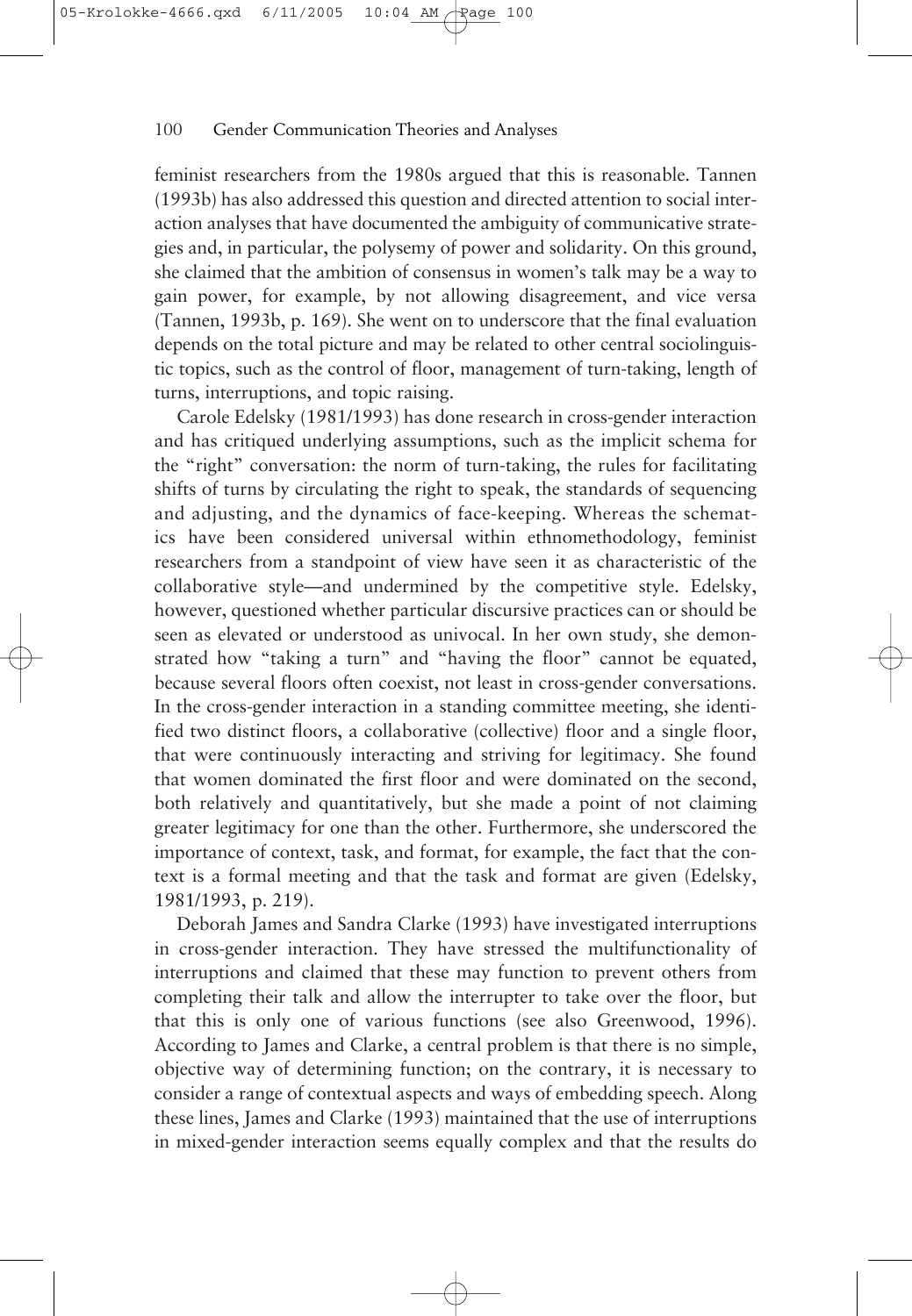not indicate the stable pattern that has often been put forward—that men interrupt women more than the reverse (pp. 246–247). However, they admitted that there seem to be different types of interruptions that can to some extent be related to gender: The competitive (often abrupt) interruption aims to take over the floor, while the cooperative interruption (often in the form of back-channel responses and simultaneous speech) functions to signal solidarity and joint discourse. They further underscored that the function of the interruption depends on embedding, for example, whether conflict or competition prevails, as well as context, for instance, whether the communicators' status is even. If that is the case, the competitive way of interrupting can also be used to collaborate and may serve to promote community building, whether the group in question is all male or all female.

05-Krolokke-4666.qxd 6/11/2005 10:04 AM Rage 101

Much like research on same-sex settings, research on mixed interaction has increasingly questioned the initial assumptions of a gendered stylistics by differentiating between situations, participants, contexts, and so on. Thus, researchers have also argued for a reformulation of the relatively simple model of communication, which much communication scholarship, also from a feminist standpoint, has drawn on. This model implies that you can identify a speaker (or writer), who encodes her ideas and feelings into messages (combinations of words); a hearer (or reader), who decodes the message/text and understands the ideas/feeling; and a message/text, to be en- and decoded without "noise" (mimesis) or, rather, without noise that cannot easily be traced and treated as miscommunication (Mills, 1995a, p. 27). Mills is one of the feminist communication scholars who has both provided a critique of the model and elaborated on it in different ways, specifying parameters such as the genre of the message (e.g., poetry or irony); the channel of the message (e.g., conversation in real life, TV, or on the Internet); the background of speaker/hearer (e.g., personal history, education, social conditions, political conviction); and the material as well as immaterial circumstances of the communicative event in question. Mills has stressed that it is particularly important to feminist standpoint communication scholarship to maintain *the dialectics of text and context;* in fact, according to Mills, this is what feminist standpoint communication scholarship is about.

#### Differences Within and Among Women

During the 1990s, two perspectives became of particular importance to standpoint communication scholarship: (a) the study of differences between women (and men) according to either more steady social categories, such as class, ethnicity, and sexuality, or more flexible categories, such as taste and lifestyle and different intersections hereof and (b) the study of differences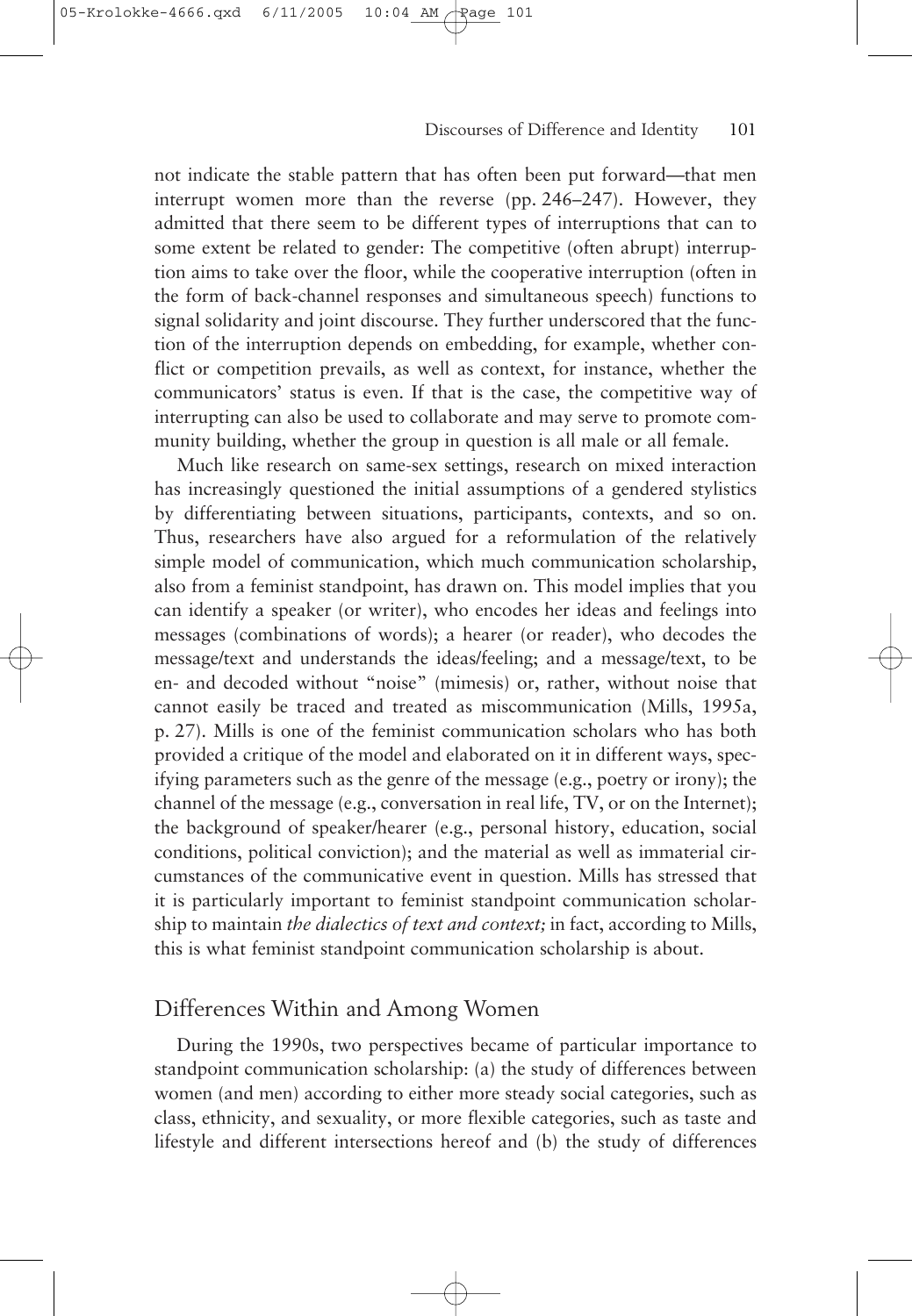within every single woman (or man) in terms of the multiplicity of identity itself, along the above-mentioned distinctions but also due to unique personal experiences or the uniqueness of the situation in question. However, these new perspectives also tended to lead to a questioning of the difference and identity concept (Bergvall, Bing, & Freed, 1996; Mills, 1995a; Wodak, 1997). "Femininity takes different forms, so we should really use it in the plural and speak of femininities," said Mary Talbot (1998, p. 188), and stressed the plurality of differences between women, whereas Jennifer Coates talked about "the construction of differing femininities" (1996, p. 232) and "competing discourses of femininity" (1997a, p. 285) and asserted the range of femininities at hand for every single woman.

Jennifer Coates (1996) has most explicitly dealt with the topic of differences within individuals and pointed out that women (and men) participate in a range of contexts in a lifetime or even daily and change their performances accordingly, just as they are able to manage multiple identities during a conversation. Analyzing her informants' talk, she spotted quite a range of femininities (p. 239). She also claimed that her informants not only expressed their authentic experiences through their communication styles but also used available discourses to explore and express different types of femininity: "The talk we do in our everyday lives gives us access to these different modes of being, these different versions of femininity" (p. 239). Deborah Cameron (1997b) went even further, suggesting that instead of looking for how women and men express themselves in and by language, we should look for how we construct gender in and through discourse. Such considerations, however, indicate that we are now on the verge of poststructuralism and the performance turn, which we discuss in detail in the next chapter.

The critique of the difference approach from within has been found especially in scholarship on differences *among* women according to class, race/ethnicity, sexuality, and other significant social categories. During the 1980s and 1990s, working-class, Black, and lesbian feminist scholars challenged the interests and results of "classist," "Whitist," and "heteronormative" feminism. In her landmark essay *Talking Back* (1989), bell hooks directed our attention to the importance of language and communication to Black feminism (and to her, this term includes women of color):

Moving from silence into speech is for the oppressed, the colonized, the exploited . . . a gesture of defiance that heals, that makes new life and new growth possible. It is the act of speech, of "talking back," that is no mere gesture of empty words, that is the expression of our movement from object to subject—the liberated voice. (hooks, in Houston & Davis, 2002, p. 15)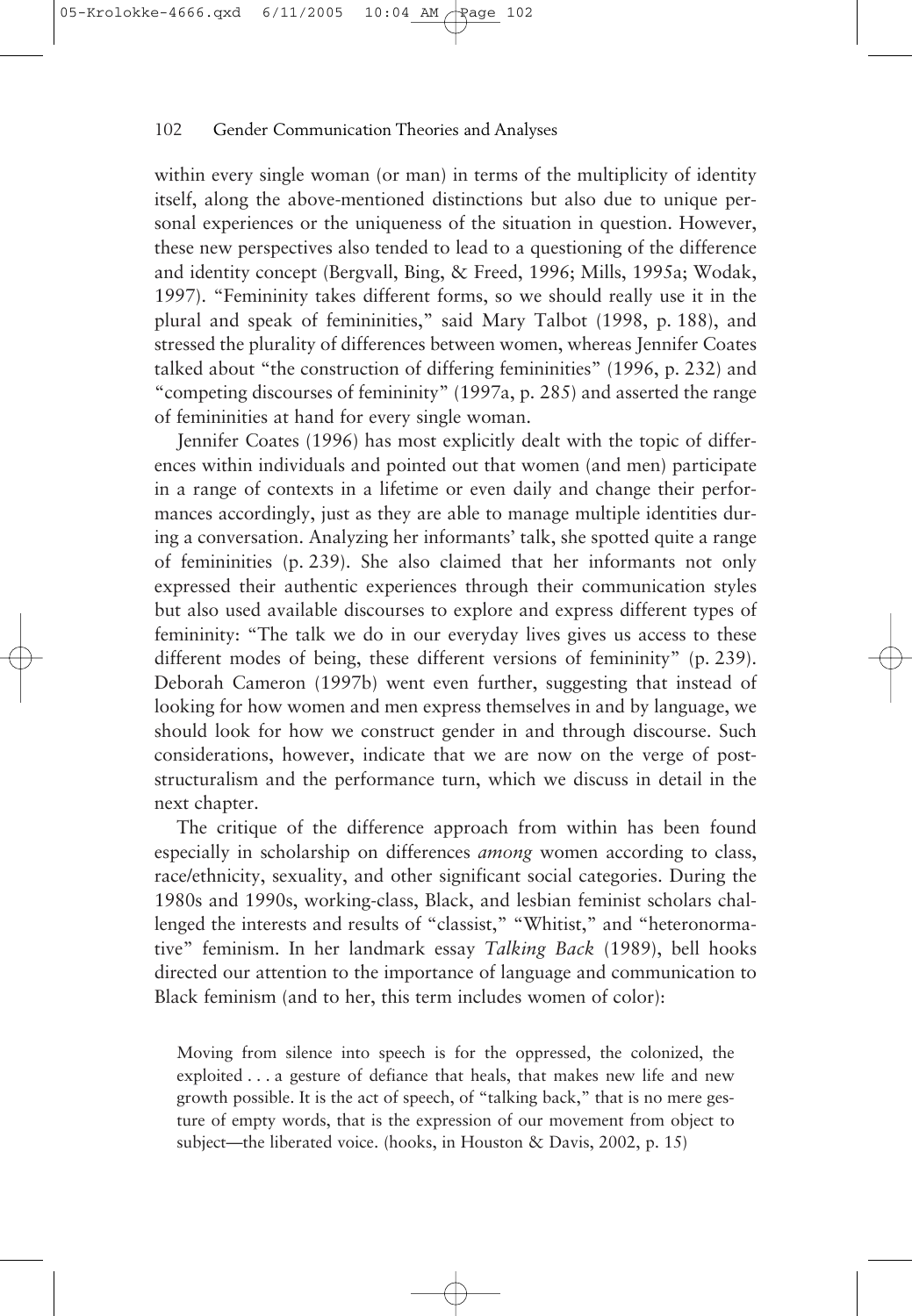In Black feminist communication studies, the basic power of voice and speech has been a key subject, together with struggle, sisterhood, and community among Black women (Houston & Davis, 2002). Mary Bucholtz (1995, 1996a) and Karla D. Scott (2002) have argued for Black feminist scholarship in communication and have emphasized the importance of language to ethnic research since William Labov's studies during the 1960s and 1970s on African American vernacular English. Labov has been criticized for excluding women or considering them less authentic, more middle class, and Whitist ("indirect speech") than young, male, working-class Blacks ("counter-language"). However, Bucholtz and Scott have both claimed that it is necessary to rethink his findings in a Black feminist context. Historically, characterizations of language use in the Black community have focused on the inability of this group to speak or use language correctly. Quite often, differences in language use have been attributed to the inherent inferiority of Africans and their descendants. One exception was Geneva Smitherman's (1977) work on the language of "Black America," where she made reference to Labov and contended that "Black English" (or "Ebonics") is not a kind of "anti-language" or "counter-language," but rather a legitimate form of speech with a distinct history and origin. Smitherman identified uniqueness in three areas: grammar and pronunciation, specialized vocabulary or lexicon, and the use of oral tradition. Whereas proficiency in standard English (SE) had hitherto been considered an important mark of credibility, she suggested that Blacks may choose not to speak SE in order to mark their Black identity and to serve certain purposes. Both Bucholtz and Scott further hypothesized that due to the "double consciousness" that follows from their position as "other Others" in terms of both gender and race/ethnicity, Black women can be skilled in both language styles and may switch freely between language style or code as a means of asserting their position in-between or across cultural worlds (Buchholz, 1996a, pp. 271–272; Scott, 2002, p. 58).

05-Krolokke-4666.qxd 6/11/2005 10:04 AM Rage 103

Furthermore, Bucholtz (1996a) studied a radio panel discussion convened in response to the nationwide uprisings in the United States in 1992. She found that the two Black women, who were both university professors, carried out what she called a "creative adaptation" to the particular context and format. Thus, they did not directly hinder the discussion, but rather took it over by subverting the role of the moderator (asking questions themselves), creating political alliances with listeners (using features of African American vernacular—phonological, morphemic, or lexical—in an emblematic way), and by supporting each other (back channeling, minimal responses, and so on). Instead of concluding whether or not these findings testify to a certain identity/community/politics and discussing which elements should be ascribed to gender and which to race, Bucholtz (1996a)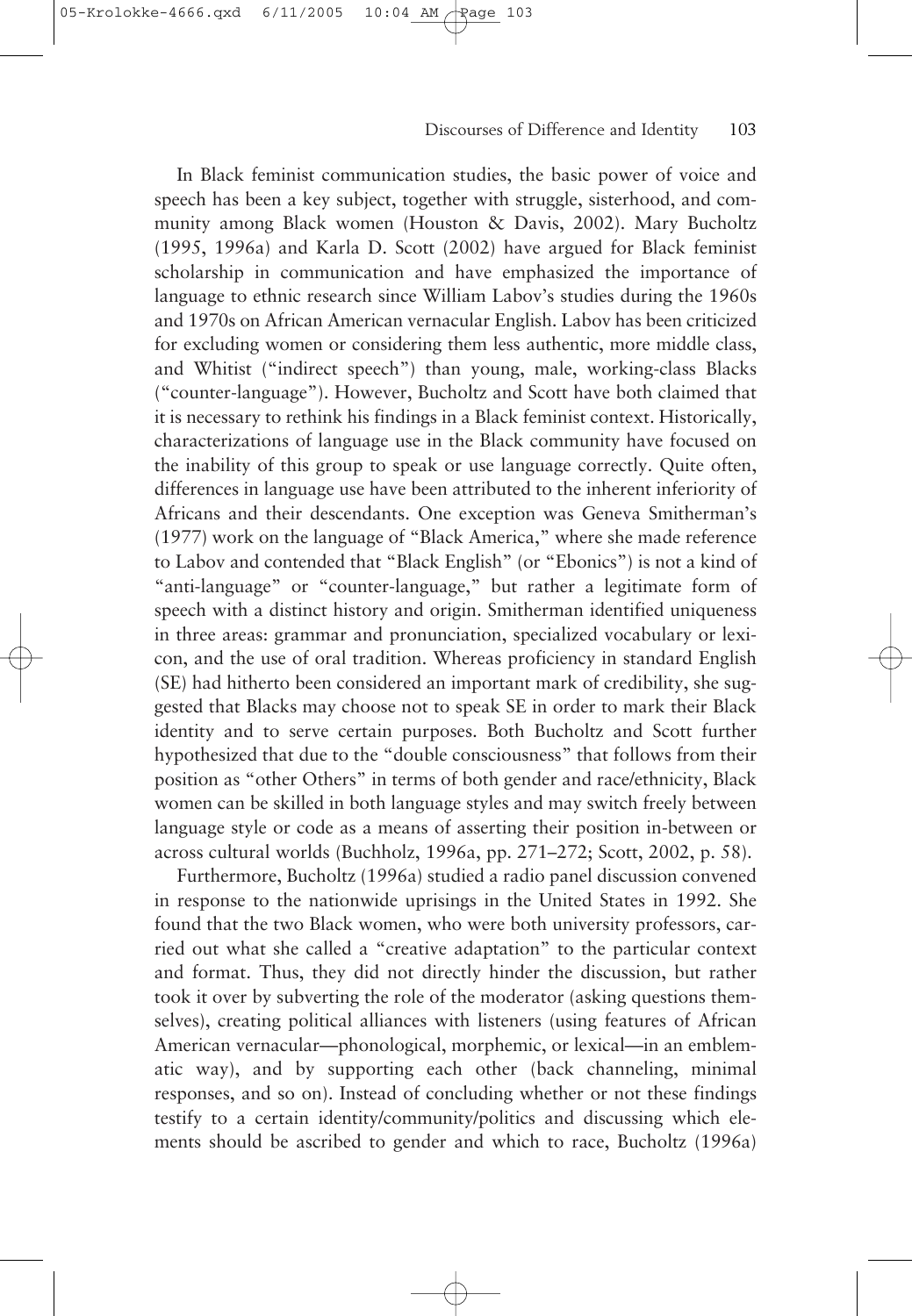chose to argue that "the result of such strategies is to challenge the power differences that inhere in institutional and social subject positions—that is . . . the strategies are designed as a challenge to hegemonic discourse" (p. 284). This study is an example of how women's identities are constituted in intersections of differences and how this affects their ways and means of communication in terms of multilayered communicative practices and even ambiguous messages.

Scott (2002) did focus group interviews with young Black women (students at a midwestern university) and focused on the informants' rhetorical use of, on one hand, "girl," and on the other, "look." She found that both techniques contributed to creating a self-conscious rhythmical stress placement and marked intonation pattern during the talk, and simultaneously served as contextualization cues, which, again, allowed the person doing the switching to embed an in-group message and signal ethnic identity. Thus, Scott's case serves as an example of how women, in this case Black women, rework their identities in and through communication and thereby also challenge more fixed communication models. To understand the way these students communicate, you need a very dynamic communication model that accounts for the play with identity, message/text, and context.

Bucholtz (1995, 1996a) has emphasized that the intention of Black feminist scholars to indicate Black women's unique language and their position as the "other Others" may easily slip right back into stereotyping. This is the paradox of the difference approach, be it in terms of gender or of gender and class, race/ethnicity, sexuality, and so on. It has, for instance, been expressed in assumptions that working-class women are more conservative, correct, polite, and underachieving or that they use slang and resistant language in particular settings much the same way as working-class men (Foster, 1995). Thus, making class, race, or women's ethnic culture the central organizing concept remains an ambiguous project. However, such a project does acknowledge that gender is both racialized and classist and that race and class are both gendered and sexualized. Moreover, it makes it necessary to realize that women are enculturated to a gendered communication ideal within specific ethnic/social groups and that they learn how to communicate as women in the context of particular ethnic/social experiences (Scott, 2002, p. 56). In the next chapter, we focus on the complications that arise in the case of multiethnic backgrounds and identities and on the phenomena of passing, "verbal cross-dressing," and "cross-expressing."

Scholars of color such as Trinh T. Minh-ha (1989) and bell hooks (1981, 1989) have initiated the development of colored/third-world (Minh-ha) and Black/African American (hooks) feminist standpoints. However, they have also maintained that they see this only as a necessary step toward a more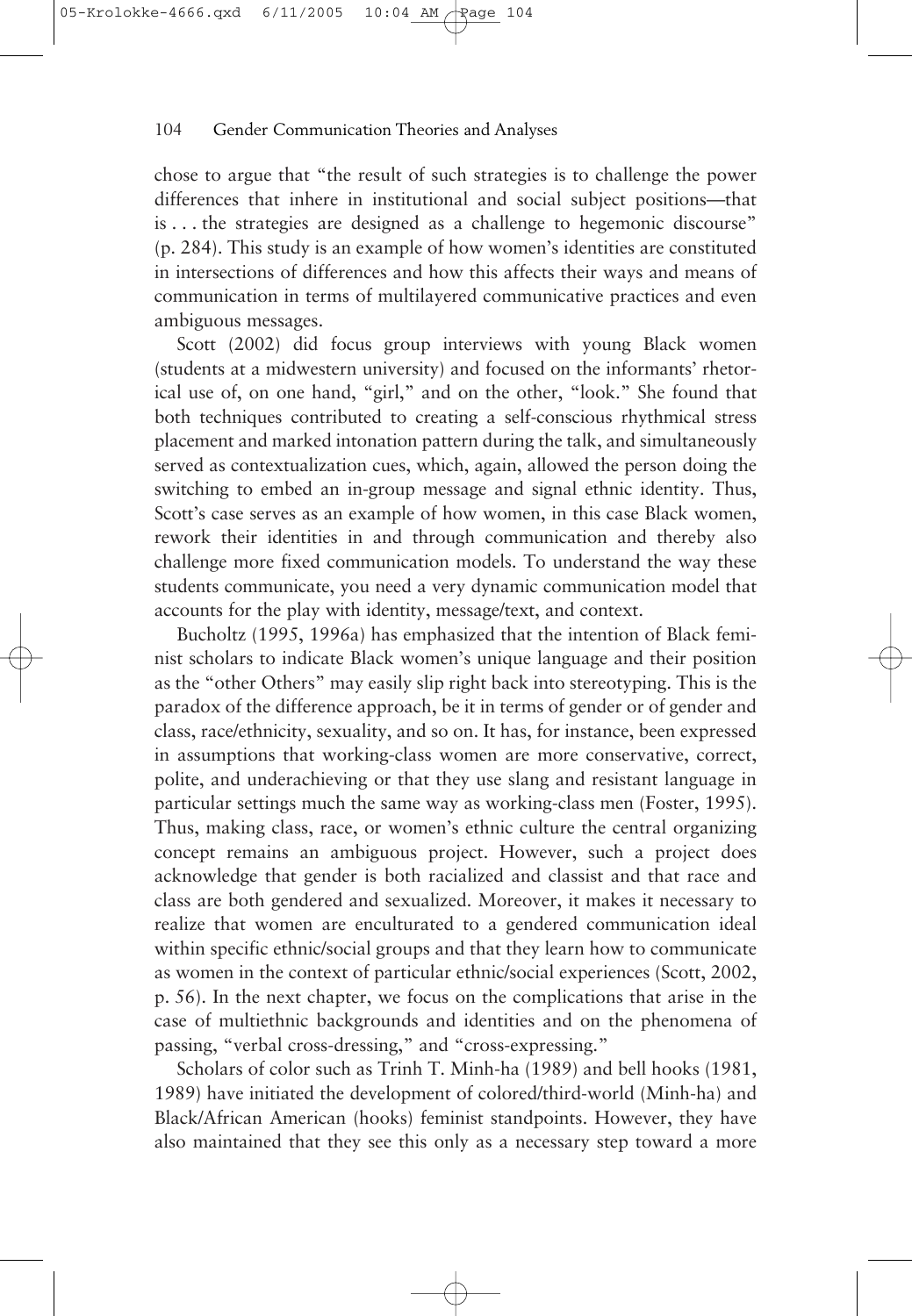advanced theory of multiplicity. They have challenged the very notion of difference and underscored the conceptual ambiguity of identity politics. In continuation of the work done by Minh-ha and hooks, American linguists Victoria Bergvall and Janet M. Bing (1996) have introduced the term *diversity* to feminist communication studies as a possible alternative to the concept of difference, in order to denote differences both *within* and *among* women and to multiply the axes of differentiation (pp. 17–18).

# The Masculine Mode?

Far less research has been carried out on male communication strategies, partly because, as discussed in Chapter 4, "male" has been the genderless norm, whereas "female" has been the deviance in need of explanation. Feminist research in the 1980s and 1990s created a reverse story of the opposition of the communicative styles of co-optation and competition, in which the former is positively invested, the latter negatively.

Jennifer Coates's study in *Men Talk* (2003) focused on male narratives in different settings, but within an all-White, middle-class, and adult (British) context. As mentioned above, it confirms some of the central themes from the difference paradigm, such as men's in-group positioning according to hegemonic/heterosexual masculinity and the avoidance of intimate/emotional topics. However, it also documents new findings, such as collaborative storytelling among heterosexual couples and some men's way of handling in-group conversation by introducing more openness and vulnerability.

Deborah Cameron (1997a) elaborated on empirical research undertaken by one of her students in the United States in a group of five young men (White, middle-class, American suburbanites in their early 20s). The student titled his report "Wine, Women, and Sports" in order to relate his findings to other research on men's talk in all-male groups. He documented typical male topics, roughly dividing them into, on one hand, "serious" matters, such as sports and politics and, on the other, women and sex. The point of Cameron's revision is that this may not be a false interpretation of data. However, it is an interpretation that is very much in accordance with cultural assumptions and that therefore overlooks any data that point in other directions, as well as the complex embedding and multifunctionality of linguistics features. First, she estimated that the young men also talk a lot about daily life and domestic arrangements. Second, she found that they do gossip in the sense that they have a discussion of several persons not present but known to the participants, with a strong focus on critically examining these individuals' appearance, dress, social behavior and sexual mores. Lending yet another twist to this interpretation, she noticed that the individuals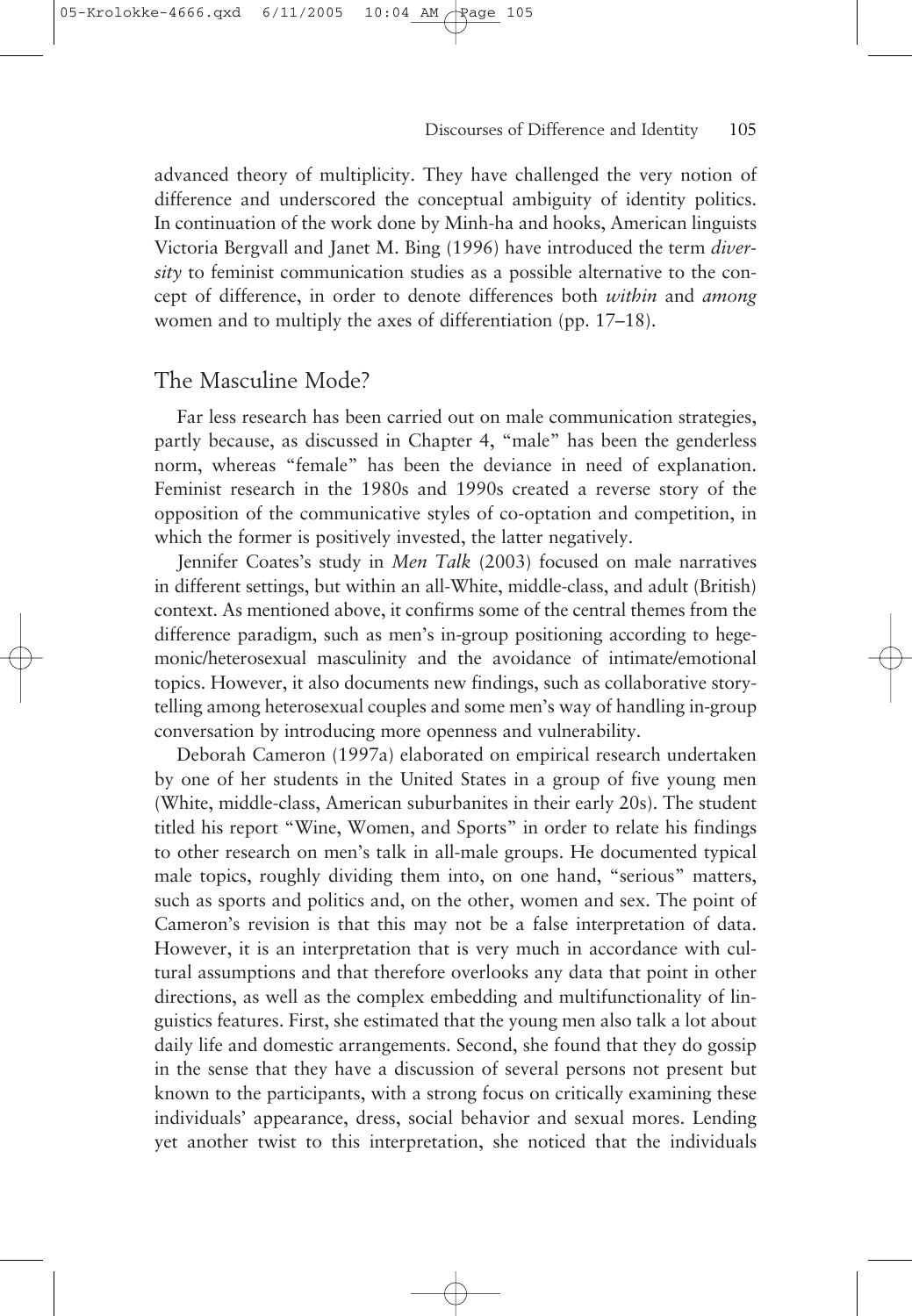talked about were all suspected or known to be gay and that the whole conversation could be reinterpreted as coping with this issue. In that case, the in-group talking functioned as a mechanism for coping with sexual and gender deviance and thus constitutes an excellent example of jointly produced discourse, hitherto exclusively reserved for the co-optation style. However, Cameron also found examples of face-threatening interruptions, put-downs, the use of jokes and witty remarks to "capture" a turn, and so on, that have been attributed to all-male groups and the competitive genderlect. Her conclusion was that some of the participants did occasionally dominate the conversation, compete, and try to establish a hierarchy in the group. Thus, their exchange cannot be said to be egalitarian. Nevertheless, there are also collaborative moments and "sidetalks" that mark another intention and drive (Cameron, 1997a).

Although this was only a rather small study, Cameron (1997a) used it to warn against oversimplification in communication research, identifying cooperative versus competitive conversational styles and applying them to gender. She suggested that most conversations in most contexts may be said to contain elements of both co-optation and competition and that the different features that have been ascribed to these two conversational styles can have different meanings in different contexts. Ascribing them in any simple way to gender is problematic because of the danger of binary reductiveness, which indicates multiplicity and complexity. There are diverse repertoires and a range of different approaches available to women and men (whose boundaries qualify as legitimately gendered), as well as heterosexual subjects in a given context. Thus, Cameron ended up agreeing with Coates, that "being a man" in Western culture still is "not being a woman" and that men are still under pressure to constitute themselves as masculine linguistically by avoiding forms of talk that associate primarily with women/femininity. Moreover, in the young men's talk, "being a man" was defined using "the antithesis of man," that is, being homosexual. "What is being established as 'shared' here is a view of gays as alien" (Cameron, 1997a, p. 51). She hypothesized that both men and women tend to construct differentiation through discourse more than they express differences in discourse, once again mirroring Coates (1996) and introducing the performance turn, the focus of Chapter 6.

The relational construction of gender identity through discourse is discussed in all the contributions to *Language and Masculinity* (Johnson & Meinhof, 1997) and also highlighted in a range of primarily British studies of boys' interaction during the 1980s and 1990s, now often framed as "boycentered research" (Frosh, Phoenix, & Pattman, 2002). Most of these studies were conducted in cross-ethnic, educational settings and demonstrate how gender identity is constructed among boys in a complex mixture of sexuality,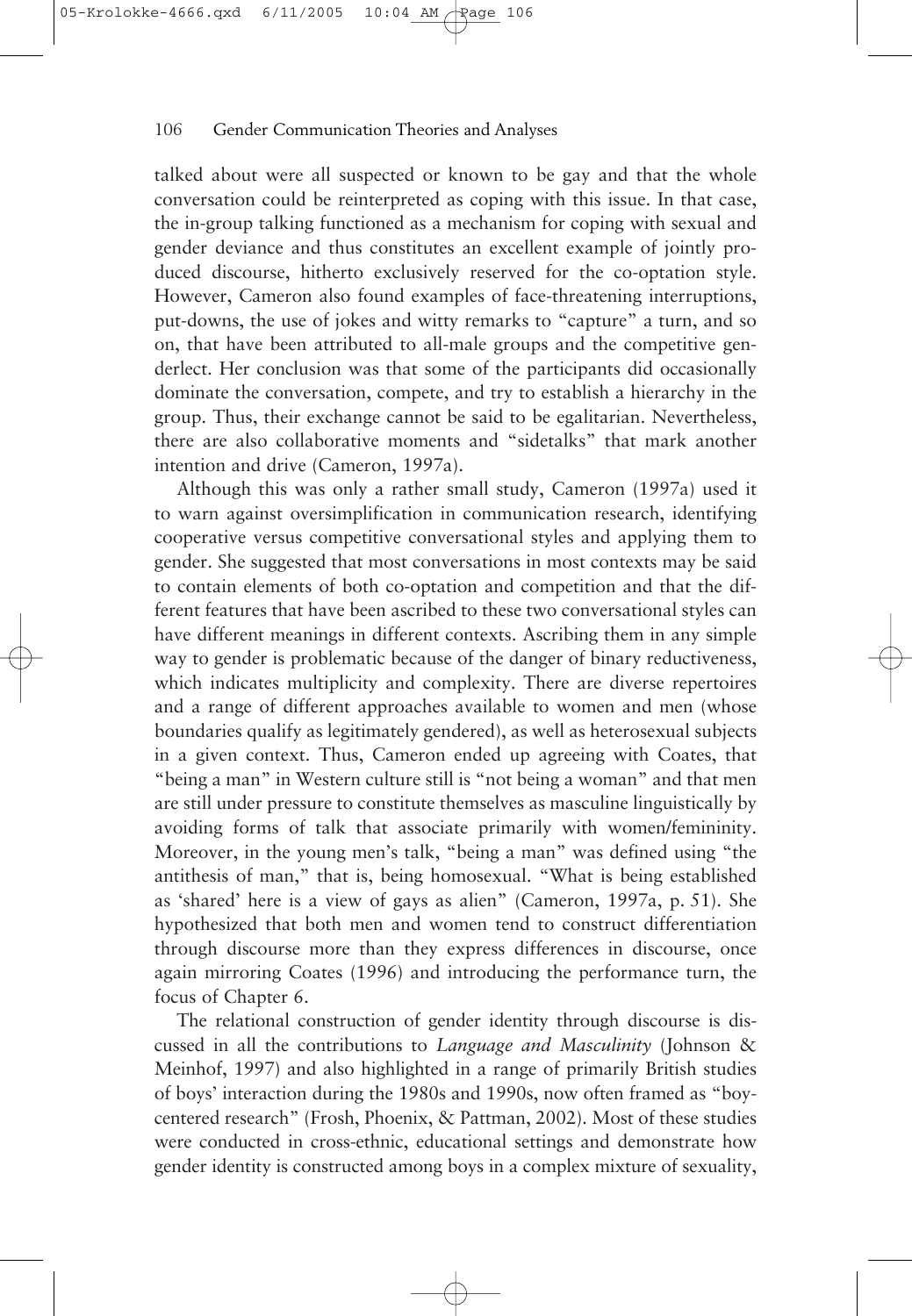class, and ethnicity. Frosh, Phoenix, and Pattman have studied young White and Black men from different social backgrounds regarding school, friends, families, and so on. They have argued that among White boys from the working or lower classes, masculinity is constructed in opposition to femininity, which is attributed to "other Others" such as homosexuals, upper-class boys ("the real Englishmen"), school-achieving middle-class boys, or Asian boys. "The real Englishmen," however, differentiate themselves from the "macho lads" because of their "macho" attitudes toward and ways of talking about girls and women. The "macho lads," finally, differentiate among themselves according to, for instance, age, and reportedly develop different types of masculinity by means of diverse heterosexual performances, such as "fashionable heterosexuals" versus "explicit heterosexuals" (Frosh et al., 2002, p. 54).

05-Krolokke-4666.qxd 6/11/2005 10:04 AM Rage 107

When it came to Black boys, Frosh et al. (2002) drew on a series of studies by other researchers, who reported that Black boys locate themselves in "a phallocentric framework," much like White boys, except that they position themselves as superior to both White and Asian students in terms of their "sexual attractiveness, style, creativity and hardness" (p. 55). Furthermore, Black boys reportedly refer to White boys as "pussies" (female) or "batty man" (homosexuals) and speak of White boys' fears of explicit performance (p. 55). Again, this approach may take different forms. The most radical is that of the so-called rebels who cultivate machismo styles, listen to "hard" rap, boast about their heterosexual prowess, develop specific body language, and so on. These rebels seem to resist racism, while playing with, or even reinforcing, White racist stereotypes. Conversely, young, White, workingclass men are reported to construct the African Caribbean man in terms of "the fear and desire couplet" and in contrast to, for example, Vietnamese men (p. 55).

The research on young masculinities challenges not only the concept of the dual stylistics but also the scope of standpoint theory by reflecting on the premises and purposes of the approach and situating the research as well as the researchers themselves. Studies like these illustrate how the difference and identity approach needs greater nuance in order to adequately describe and theorize multicultural societies and hybrid identities that put gender on the agenda in new ways and in obvious intersection with class, ethnicity, sexuality, and age.

# **Settings of Difference**

Standpoint research in gender and communication has been undertaken within various settings during the 1980s and 1990s, not least in media and organization. In those days, focus shifted radically in both contexts. Feminist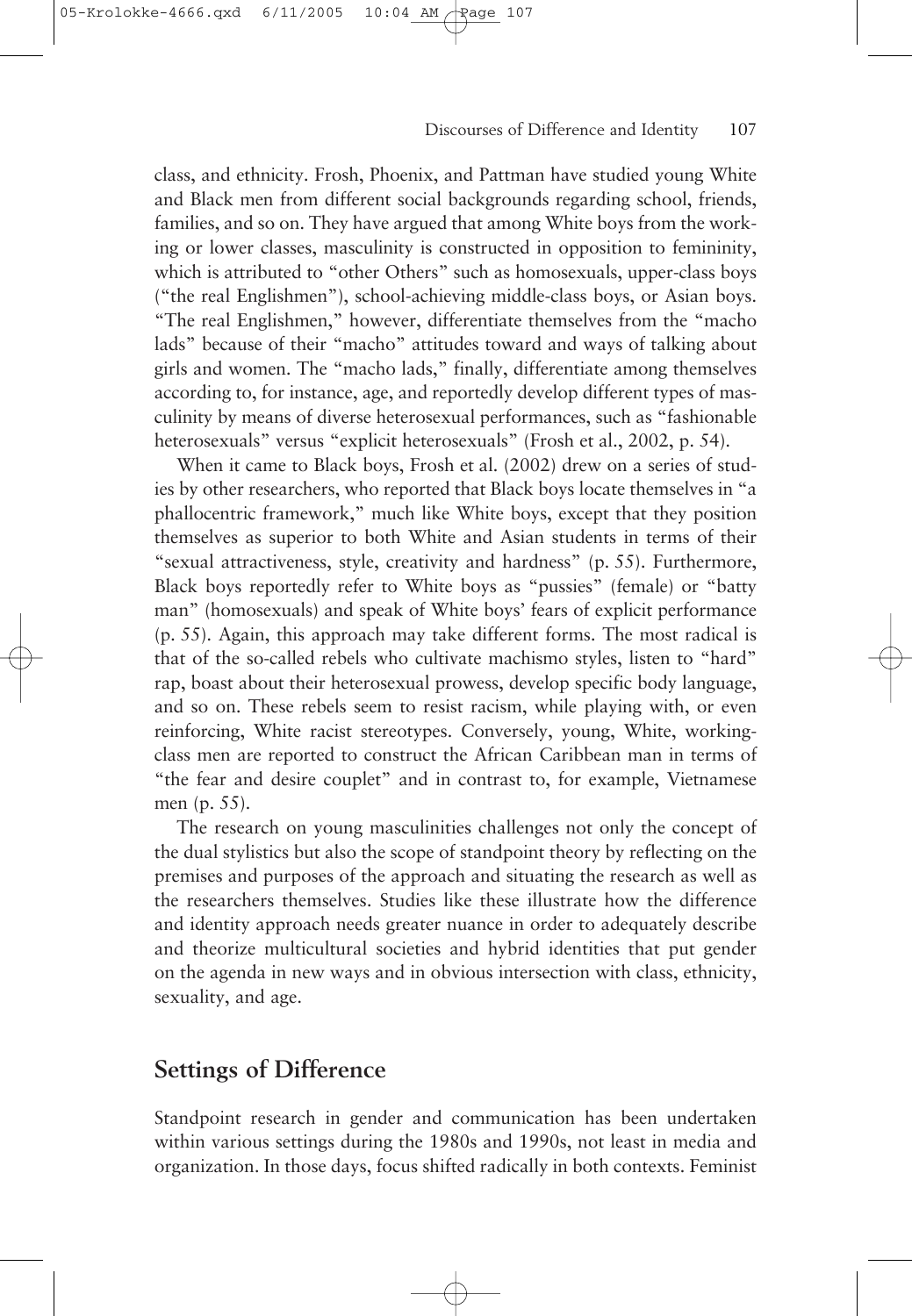media studies moved from an interest in the sphere of male production/ producers, the questions of access, and the (mis)representation of women in media and mediated texts to an interest in women's own traditions, productions, media and texts, and women's agency as audience and users. A similar shift took place within the field of feminist organization studies, where women's values, competencies, enterprises, and leadership became central themes.

# Mediated Differences

Researchers in gender and media have used a difference and identity approach to identify an alliance among mass communications, popular culture, and female audiences. On this basis, they have confronted the distinctions between "Enlightenment and Entertainment," and "Highbrow and Lowbrow," and also explored the meanings and pleasures involved in women's media reception (Ang, 1985; Modleski, 1982; Radway, 1984). In particular, they have reclaimed undervalued "women's media," such as gothic novels, magazines, film romances, soaps, sitcoms, and talk shows. And they have reinterpreted the genre of melodrama, which runs through them all, representing a domestic and emotional stand that is also a woman's perspective—albeit not unambiguously and uncritically so.

Ien Ang (1985) analyzed *Dallas,* one of the first big soap operas ("soaps") that peaked in the United States as well as in Europe during the 1980s. Ang defined the genre as a late-modern version of melodrama that is exclusively related to the gendered conventions of consumption, visual culture, and the TV serial. The genre thus derives its generic enterprise from the contract it is able to make with (segments of) the female audiences, for instance, in terms of particular (daytime) sending hours. From her analysis of *Dallas,* Ang further introduced a distinction between the thematic realism of the production, of which there is very little, and the emotional realism of the reception, which is rich, at least according to the (Dutch) informants who reported a lack of emotional support and social acknowledgment and an underlying sense of tragedy. That said, Ang (1985) also emphasized that the success of *Dallas* simultaneously derived from the visual effect of stylistic glamor (p. 47). Between these two extremes, she identified a range of minor pleasures attached to the serial repetition, extended suspense, and endless variation of the dramas of everyday life.

According to Ang (1985), the features of 20th-century melodrama are narrative excess and the continuous crossings between the trivial and the extraordinary in women's everyday lives: incest, rape, wife assault, child abuse, and so on. The so-called postmodern soap is concerned with social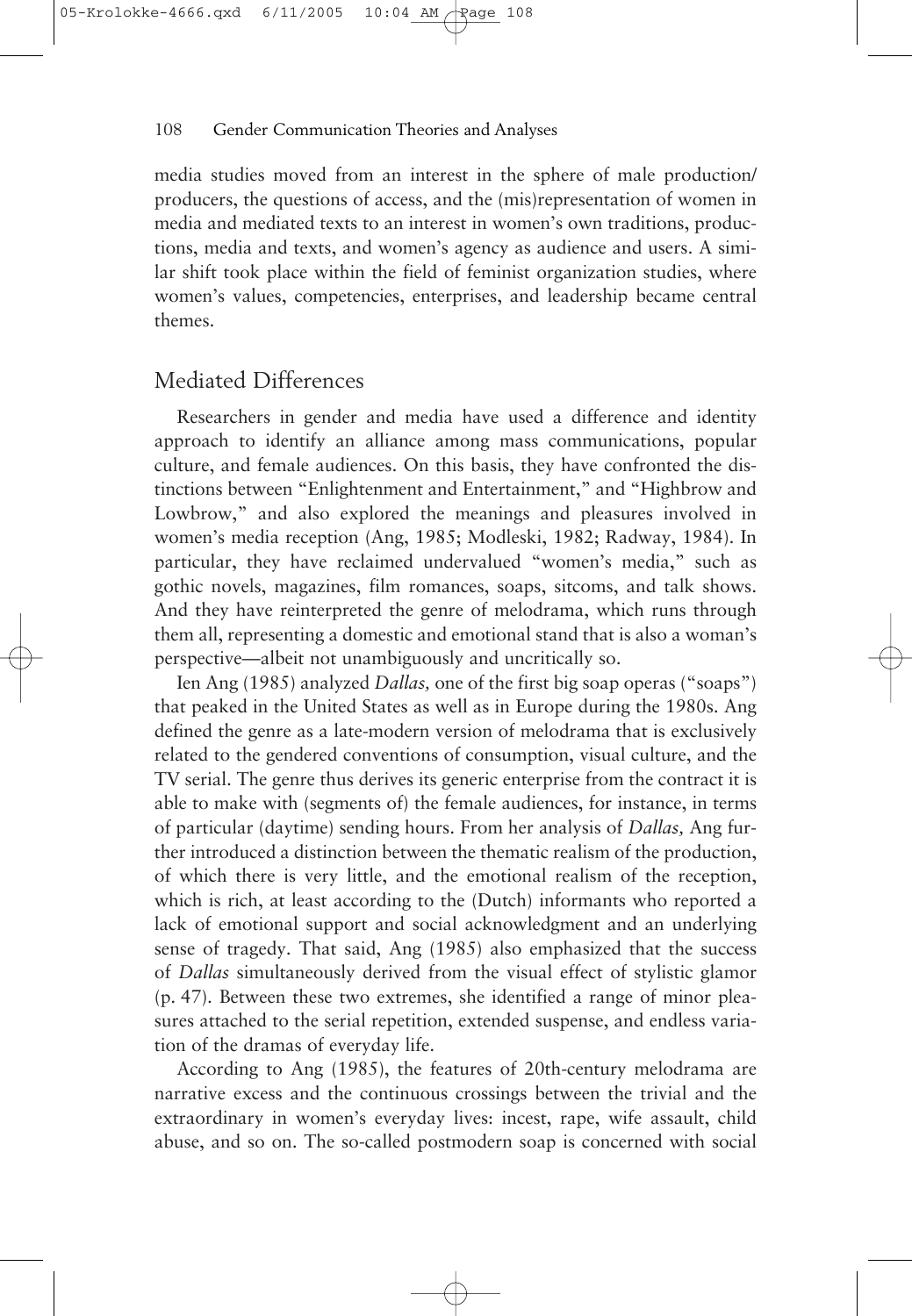issues such as the feminization of poverty and even takes up feminist issues such as sexual harassment, abortion, pornography, and discrimination. However, the purpose is merely to convince the audience that somebody else is worse off, to legitimate life's misfortunes, and to highlight the soap itself as the only real and secure source of pleasure in life.

05-Krolokke-4666.qxd 6/11/2005 10:04 AM Rage 109

During the 1980s, the soap format was differentiated and turned into, for instance, the situation comedy ("sitcom"). Although the soap is rooted in tragedy, the sitcom represented a revival and often direct citation of comedy. One of the most popular American shows from the 1980s in the sitcom format was *Roseanne,* which Roseanne Barr wrote, coproduced, and starred in. Jewish, working class, and overweight, she became the "mother goddess" of the multicultural United States of the 1980s (Lee, 1995). According to Janet Lee, Roseanne embodied late-modern female independence, universal maternity, and feminist consciousness, while also representing differences in and among women. Under the cover of humor and self-irony, she introduced a whole range of controversial issues to the American public. Nevertheless, there were limits to the issues that could be broached, not least in terms of racial and sexual questions. That the same goes for the British context is documented in an analysis of the concurrent show *Cagney and Lacey,* on female partnership and lesbian relations, which was revised several times and eventually turned down by British networks (D'Acci, 1995). Nevertheless, "queer sitcoms" became a success during the 1980s and 1990s, and they have since multiplied due to the segmentation of powerful audiences in the wake of modern satellite TV and electronic media technology (Gross, 1995).

During the 1980s and 1990s, Black women writers not only became fashionable in the United States, there was an almost aggressive commercial move toward adapting Black women's literature for film and television, a controversial example of which was *The Color Purple,* written by Alice Walker, in 1982, and produced by Steven Spielberg, in 1985. To Black feminist media scholars, this represents a highly ambiguous trend, as demonstrated in an analysis of the TV show *The Women of Brewster Place* (1989) (Bobo, 1995; Bobo & Seiter, 1997). *The Women of Brewster Place* is the television version of a novel by the African American writer Gloria Naylor, directed by independent White director Donna Deitch and starring the famous talk show hostess Oprah Winfrey. The show does remain true to the cultural history of Black women in that it emphasizes the sense of community among Black women rather than focusing on sexism, racism, and homophobia. It confronts issues of incest, rape, child abuse, and violence against Black women by Black men, as well as stereotypes such as the sexual Black woman, the domestic servant, and the dominating Black mother (Bobo & Seiter, 1997, p. 175). However, feminist criticism of *The Women of Brewster Place* has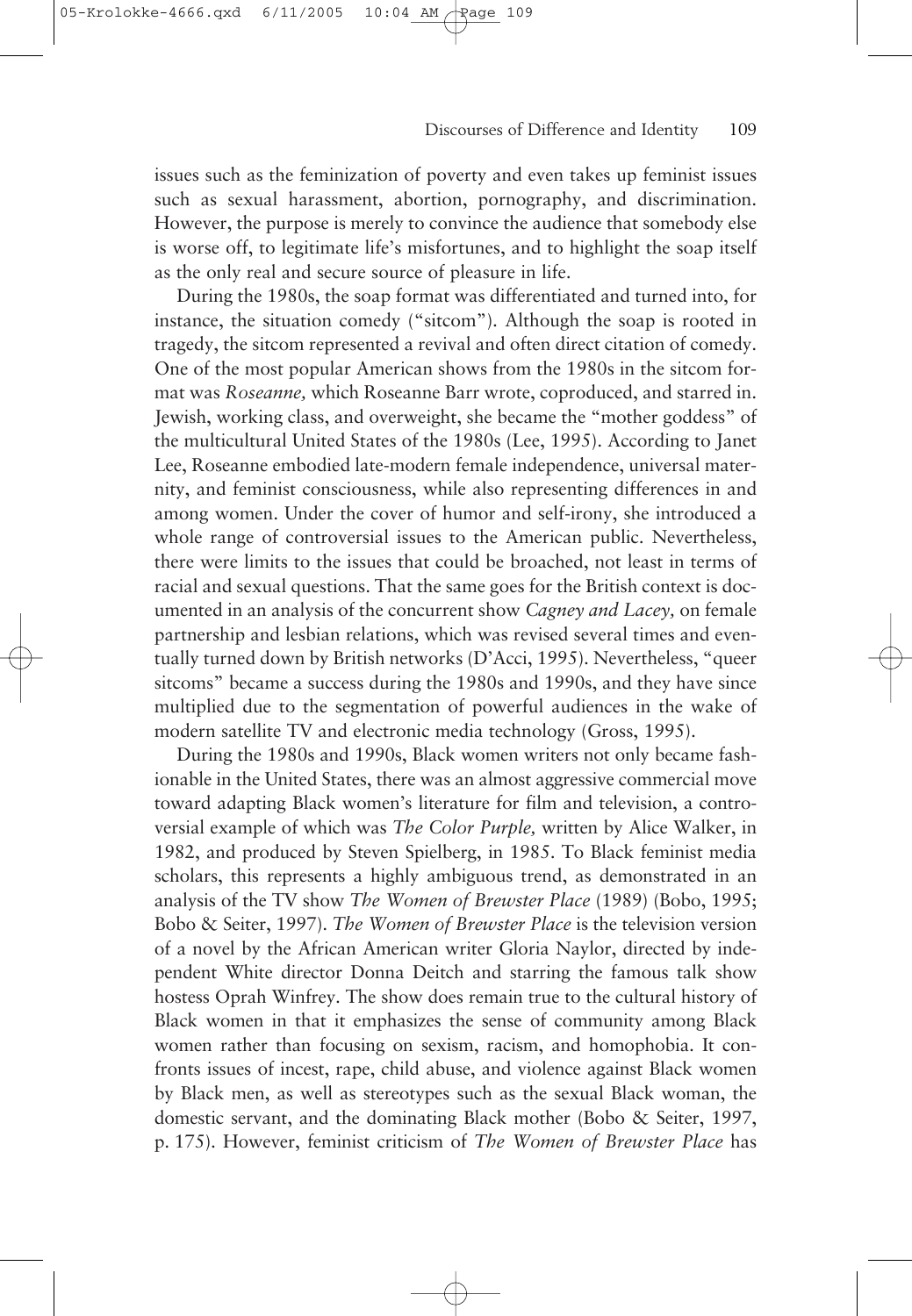centered on the show's melodramatic "Black soap" character. Bobo and Seiter opposed this criticism, maintaining that melodrama, soap, and glamor were the basic conditions of mainstream TV in the 1990s and preferring to study how the genre was used to rework such visual schemata. Thus, they investigated how the show gratifies the Black woman audience, and they highlighted the emphasis on survival and grief, on family bonds beyond biology, and on women's lifelong friendships. Furthermore, they claimed that *The Women of Brewster Place* plays with the soap framework, especially the expectations of a Black soap, in subtle ways (Bobo & Seiter, 1997, p. 181).

The conventions of melodrama are further explored in an analysis of the controversial *Oprah Winfrey Show* (Squire, 1997). In the 1990s, around 20 million Americans watched the *Oprah Winfrey Show* on weekdays, making it the most-watched daytime talk show. Like others of its kind, it aims to entertain, inform, and encourage communication about difficult issues. The guests are often ordinary people telling their own stories, and the host and star, Winfrey herself, often mingles with the audience in the studio and involves them in the discussion. According to Squire, Winfrey's "brand" is identifying with Black women, which is evident in the fact that Winfrey often invokes the work of Black women such as Gloria Naylor, Toni Morrison, and especially Maya Angelou. She calls Angelou her mentor and claims that the author's account of growing up in the Black South describes her own life. The show can thus be said to "signify" on the texts of African American women writers, rewriting them in a different medium and for a larger, more racially diverse audience (Squire, 1997, p. 105).

The *Oprah Winfrey Show* has been criticized for neglecting or superficially representing both gender and race, for alleviating White guilt by presenting a rags-to-riches, unthreatening Black woman, and for "dissing" African American men. Squire (1997) contradicted such criticism, highlighting Winfrey's consistent involvement in Black women's causes and the difficult balance between having the courage to confront the problems of Black masculinity and giving voice to alternative Black male identities (p. 99). Squire admitted, however, that there is a continuous tension between the sensational and the Black/feminist project, making the show "an odd mélange" of "growth psychology, religious devotion, political analysis, and personal hubris" (p. 108).

The *Winfrey* show represents an extreme example of the common perception of television as the mass medium closest to interpersonal communication, especially of the talk show as the genre closest to personal, intimate conversation, or even a feminine conversational style. Squire (1997) hypothesized that the excess of emotion and empiricism disrupts the genre format and that the paradox of super-real excess (also known from "reality TV"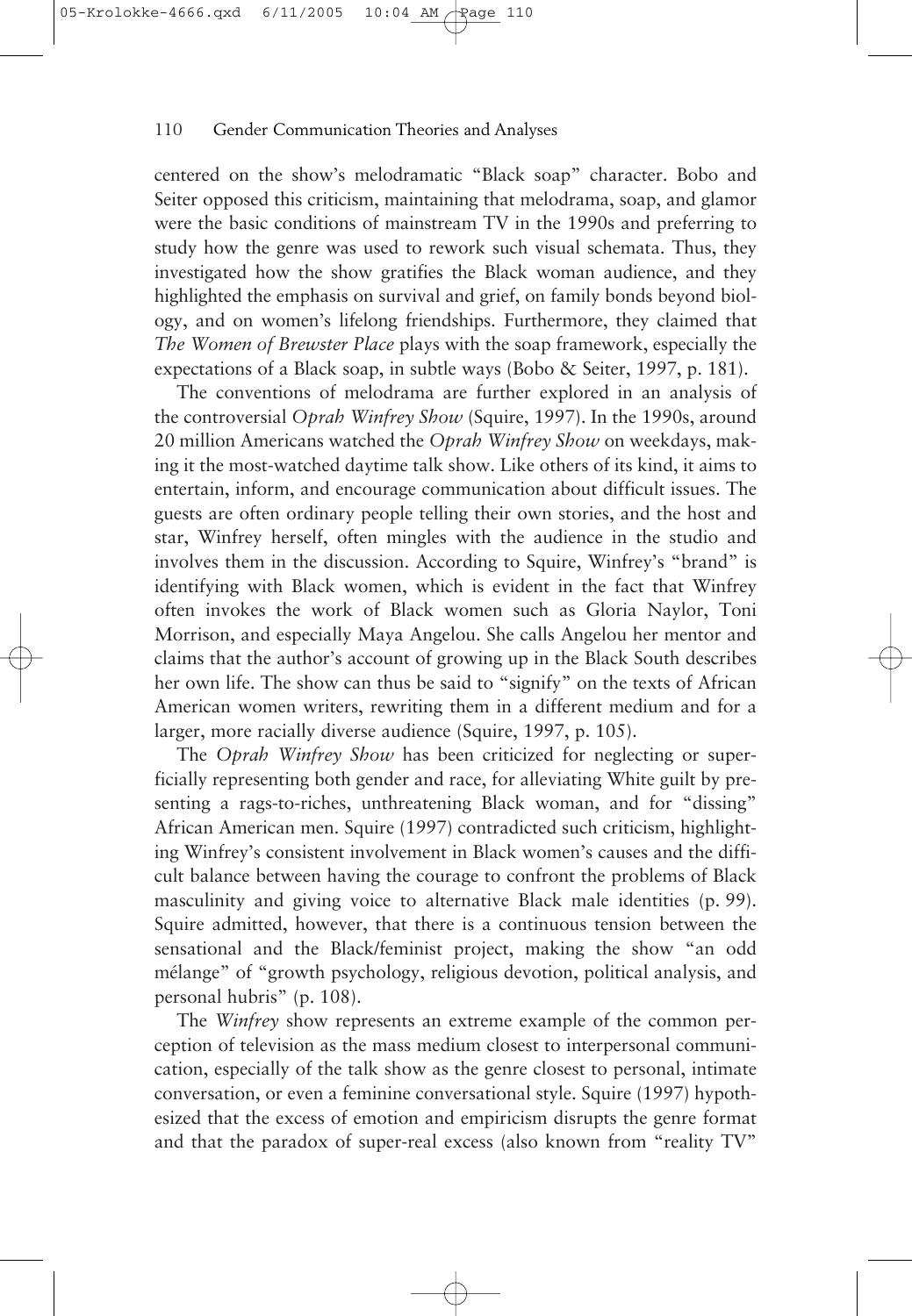and exposed in the clash between the powerful emotions and the quick shift of commercial breaks) functions to make the talk show "a pastiche of a pastiche." Thus, television culture and the interconnections between genre and gender are said to be reworked and "signified on" in an endlessly repeated suspension between fluff and gravity; psychology, social analysis and emotions; and realism and super-realism (Squire, 1997, pp. 109–110).

#### Gender at Work

The theory of dual spheres and voices and many of the distinguishing features of what has been considered female-versus-male communicative styles have been researched in work settings as well. According to Janet Holmes and Maria Stubbe (2003), the literature on gender and communication in organizations during the 1980s and 1990s documents a "feminine" versus a "masculine" mode, distinguished by the features shown in Table 5.2.

| Feminine                       | Masculine                       |  |
|--------------------------------|---------------------------------|--|
| Indirect                       | Direct                          |  |
| Conciliatory                   | Confrontational                 |  |
| Facilitative                   | Competitive                     |  |
| Collaborative                  | Autonomous                      |  |
| Minor contribution (in public) | Dominates (public) talking time |  |
| Supportive feedback            | Aggressive interruptions        |  |
| Person/process oriented        | Task/outcome oriented           |  |
| Affectively oriented           | Referentially oriented          |  |

Table 5.2 Gender and Working Styles

SOURCE: Adapted from Holmes and Stubbe (2003, p. 574).

These features reappear in research on a range of organizations, institutions, and work places, and the so-called masculine style of interaction is usually considered to be in line with the workplace norm. However, as Holmes and Stubbe (2003) have also pointed out, the list does not take into account the variations, the communicative embedding, and the contextual framing of the communicative events in question and the nuances in many of the reported studies. Thus, the list may actually obscure more than it reveals. Holmes and Stubbe have emphasized that when they speak of "feminine" and "masculine" communicative strategies or workplaces, they do so in terms of cultural perceptions and dimensions that are a matter of degree.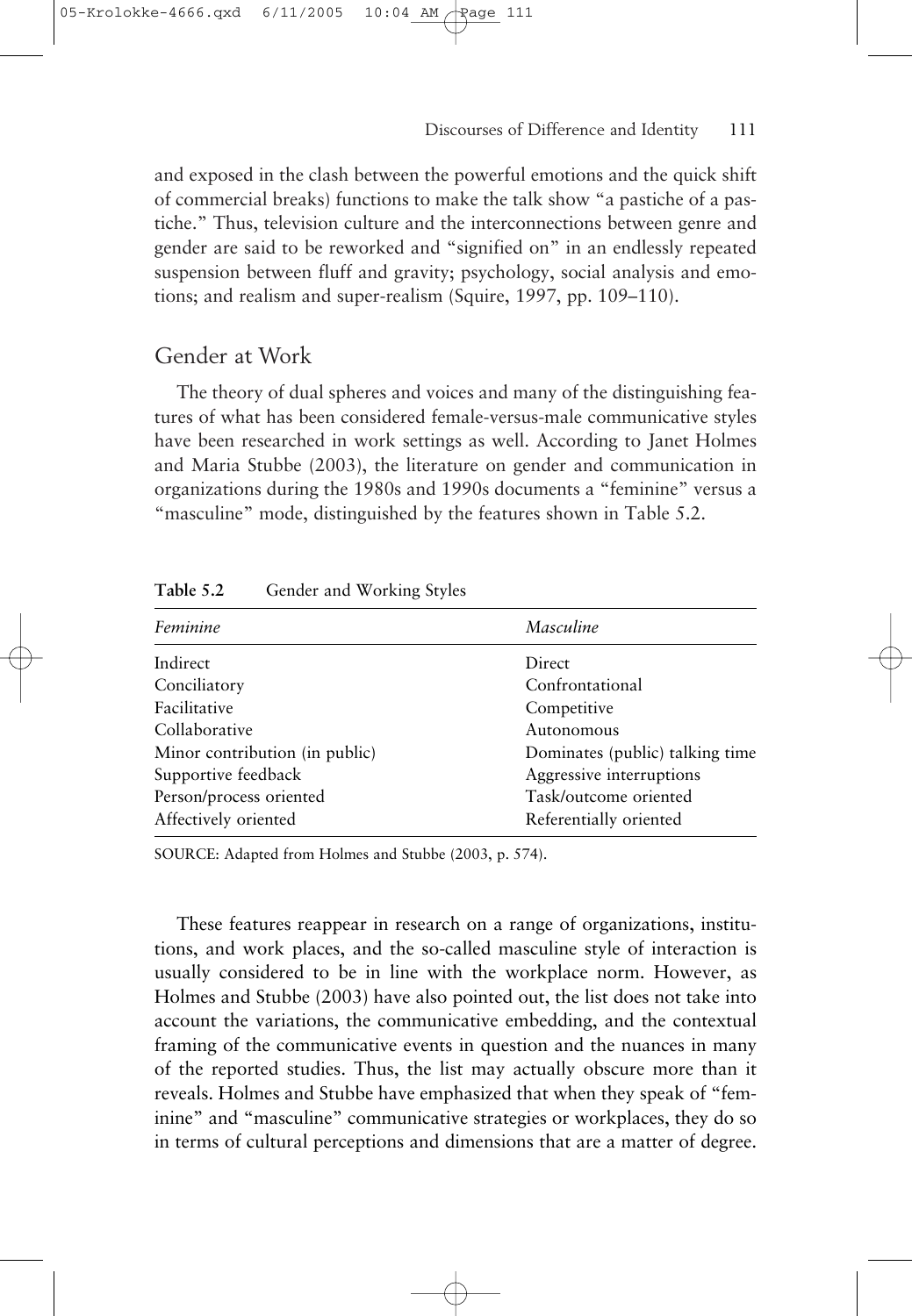Thus, different communication strategies or workplaces may be considered more or less feminine or masculine in different respects. In their own research, Holmes and Stubbe (2003) have investigated the common prejudice that women as well as "feminine" discourses and workplaces are less humorous. They found that "in a number of ways, then, women played a proactive positive role in contributing to the humor" (p. 578) and, moreover, that "'feminine' workplaces do not lack humor and that women's contributions to workplace humor are typically frequent and collegial in orientation" (p. 578).

Shari Kendall and Deborah Tannen (1997) have taken a similar journey through the literature on gender, professions, and workplaces from the difference and identity approach and have reached rather similar conclusions. They have found that men are more inclined to claim attention and seek credit for their contributions, use an oppositional format to accomplish a range of interactional goals, and view challenge and debate as a kind of ritual opposition. Women, on the other hand, often begin with a disclaimer, try to be succinct so as not to take up more speaking time than necessary, and find it impossible to do their best in what they perceive as a competitive environment (Kendall & Tannen, 1997, p. 84). The consequence is that when women and men interact in work settings, a stylistic mismatch is likely to produce unbalanced participation, so that men end up having proportionately more influence. However, the authors also drew attention to the many missed nuances in the reported studies and called for caution in terms of conclusions. Kendall and Tannen have suggested yet another (structuralist) model that provides a scale of evaluation in terms of gender, workplaces, and communication strategies along the lines of hierarchy/equality and closeness/distance. The model suggests a sliding scale along two sets of parameters, instead of a fixed set of categorizations (Kendall & Tannen, 2003, p. 98). The model can be outlined as shown in Figure 5.2.

**HIERARCHY** 

CLOSENESS DISTANCE

EQUALITY

Figure 5.2 Gender and Work Mode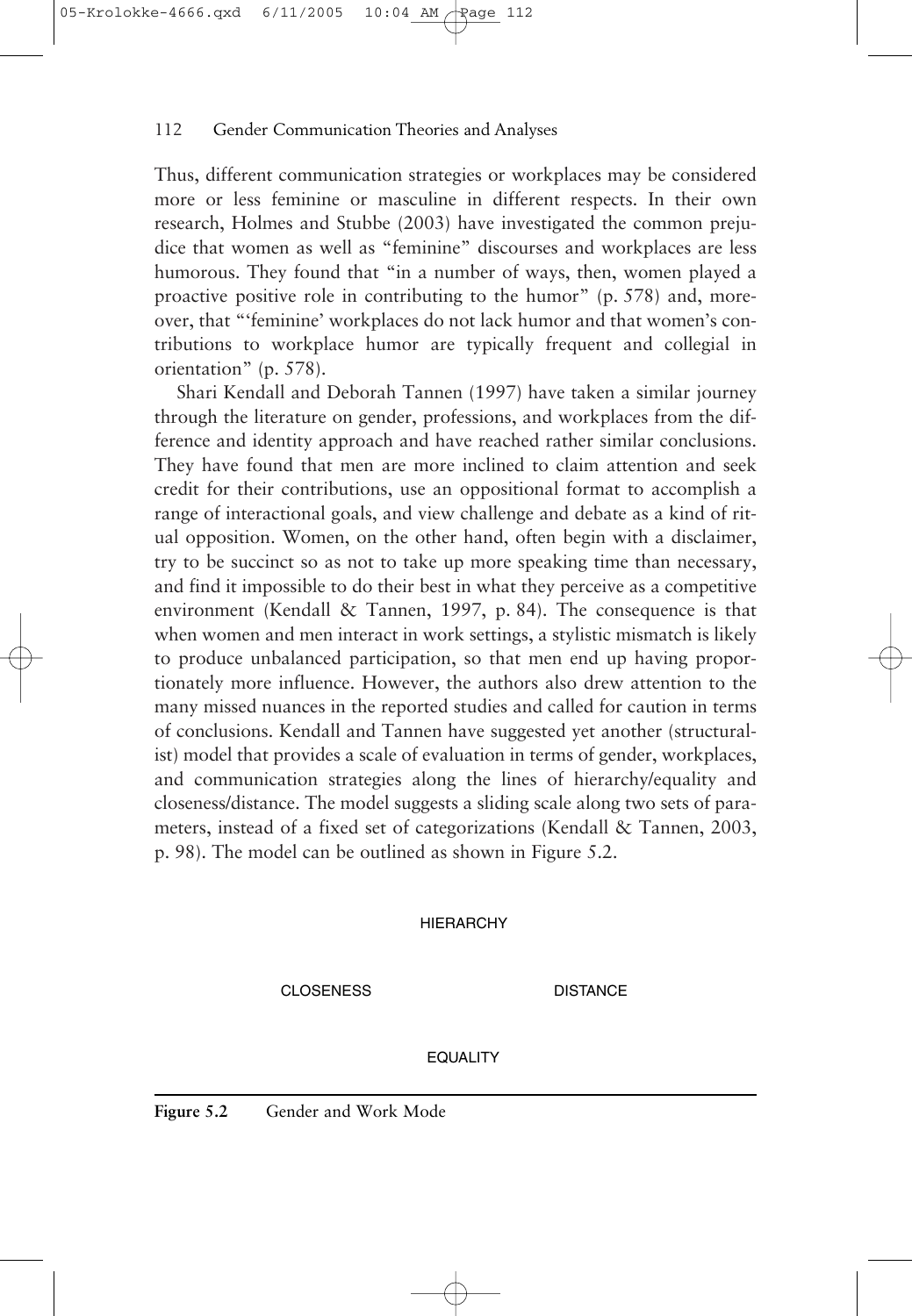In commenting on the model, Kendall and Tannen (1997) referred to a growing bulk of literature on women's organizational skills and leadership during the 1980s and 1990s (see also Acker, 1992; Mills & Tancred, 1992). The point here is to highlight what is now understood as women's facilitative style and the way it matches the competencies that are required in new public and private management, since it fosters a type of power that involves the ability to accomplish one's own goals and to help others achieve theirs while doing so.

05-Krolokke-4666.qxd 6/11/2005 10:04 AM Rage 113

To nuance the picture, research on gender in different professions shows that women manage in intricate ways to conform to the usual (male-generated) norms, while succeeding in projecting new standards. For example, in one study on women police officers, women employees were found to substitute the traditional, authoritarian and patriarchal image for a more middleclass image of police work as professional and efficient (McElhinny, 1998). Several studies on women health care professionals and doctors have found that women seem better equipped to establish an evenly balanced relationship with patients and to minimize status and authority by using fewer directives and more appreciative inquiry, which is much more in accordance with the demands of information-oriented public service (Coates, 1995; West, 1998).

As Marta B. Calás (1992) and Calás and Linda Smircich (1992) have pointed out, research on gender and organization has been relatively sparse, but there is even less research on race/ethnicity and organization, not to mention on the intersections of gender and race/ethnicity and other differences on various levels in institutions and workplaces. However, as general demographics and certain organizational conditions in Europe and the United States in the new millennium render the discourses of globalization and diversity pivotal to innovation, change is afoot (see, for instance, Buzzanell, 2000). We return to this important discussion in Chapter 6.

# **Case Study: Feminist Critical Discourse Analysis (FCDA)**

As discussed in Chapter 2, feminist critical discourse analysis (FCDA) aims to reveal connections between language, power, ideology, and gender and to describe the ways in which power is produced and transformed in engendering discursive practices (Holmes & Meyerhoff, 2003, p. 13). FCDA is especially concerned with mapping this process: "Different identities are discursively constructed according to context, that is according to the audience to which they are addressed, the setting of the discursive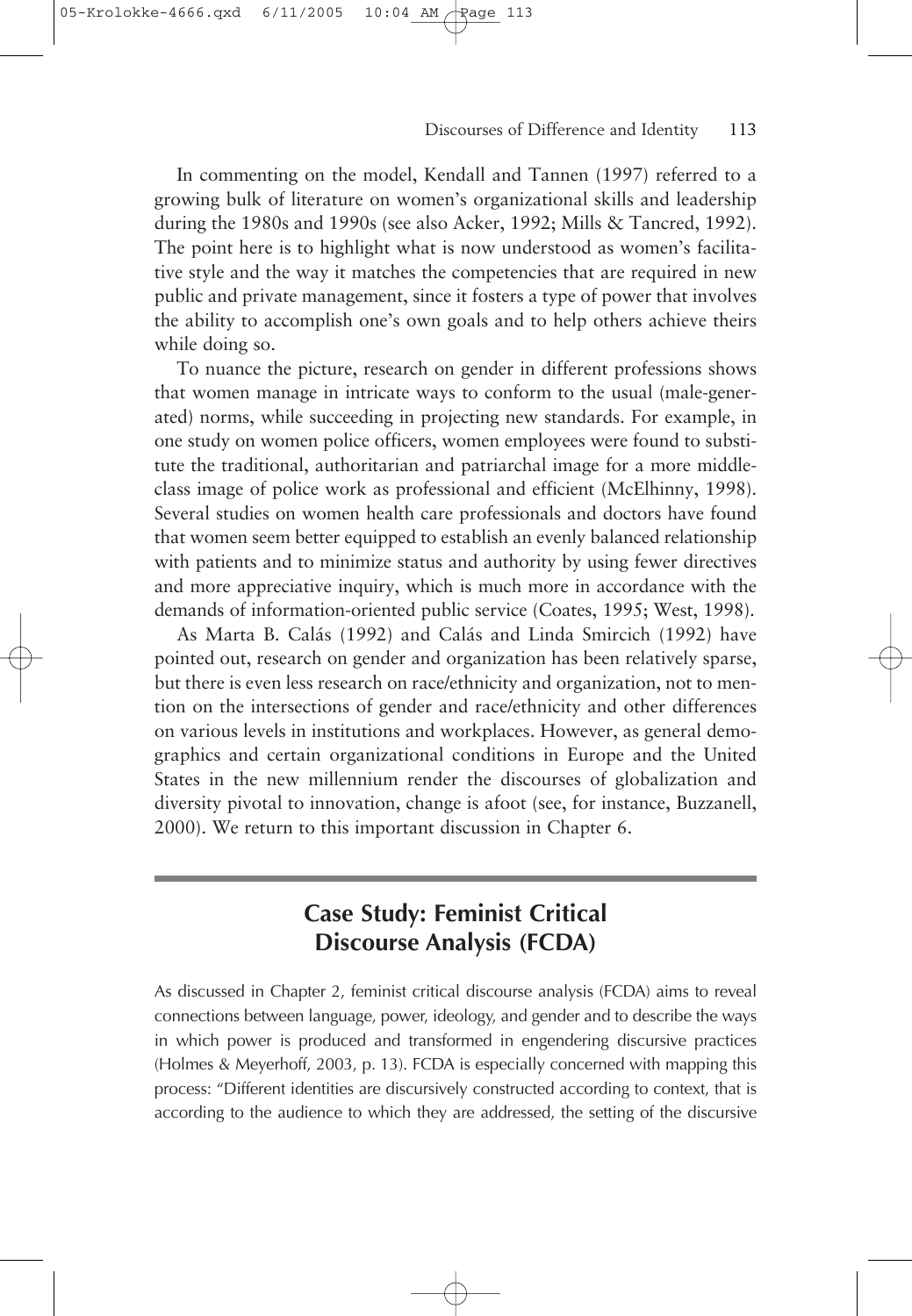act, the topic being discussed, and so on" (Wodak, 2003, p. 678). Wodak (2003) pointed to attention given to the relation between discourse, situation, and context and the complex interactions of producers and receivers of discourses through practice. Although she did not herself explicitly mention feminist critical discourse analysis, she did talk about combining theories of gender, feminist theory, and methodology with critical discourse analysis. According to Wodak, this combination is distinguished by a circular process of (a) empirical and theoretical elaboration, (b) macro- and microlevel investigation, and (c) multidisciplinary approaches and "toolboxes."

We have chosen a relatively recent case study by Ruth Wodak (2003) about the constitution of identities through discourse in the context of "the multinational, multilingual, and multicultural" European Union (EU) (p. 674). The study is part of a bigger research project on the EU and its institutions and organizations (including the European Parliament, the European Commission, and the European Council of Ministers, etc.). The purpose of the study is to examine how national, organizational, and individual identities are invoked and addressed in this context and how gender identities in particular are displayed and enacted in the midst of this complexity. The public domain in question is seen as particularly complex and characterized by intercultural, ideological, ethnic, national, and gender conflicts. The aim of the study, therefore, is to ask what strategies women employ to present and promote themselves and to guarantee that they are taken seriously (Wodak, 2003, p. 673). The part of the study referred to here is based on qualitative interviews conducted in Brussels with 14 delegates to the European Parliament (EP), and it concentrates on the interviews with the 5 women members (MEPs). The interviews focus on the issue of unemployment, the purpose of the primary organizational bodies of EU, day-to-day working life, and the personal history of the interviewees.

The context of the study is that equal rights are now anchored in laws of equal opportunity in most Western European countries and also in the legislative framework of the EU and its institutions. Moreover, the European Commission has introduced a strategy of "gender mainstreaming" to promote long-lasting changes in family structure, institutional practice, and organizational work and to establish a balanced distribution of resources and positions between women and men. However, there is a dearth of social structures and political institutions behind all the fine words, particularly in the EU. Even if women constitute 47.5% of the employees of the European Commission, only 5.9% are found at the highest level of the hierarchy. When it comes to the European Parliament, the 27% of the members who are women are unequally distributed among the member states. The Scandinavian countries and Luxembourg take the lead in terms of highest percentages of the total number of employees.

To clarify the premises of her critical discourse analysis, Wodak (2003) takes a quick tour of the different approaches to identity inherent in the tradition of critical theory and their later applications. These approaches correspond to the theoretical concepts of identity outlined in Chapter 2 under the heading of structuralism, but they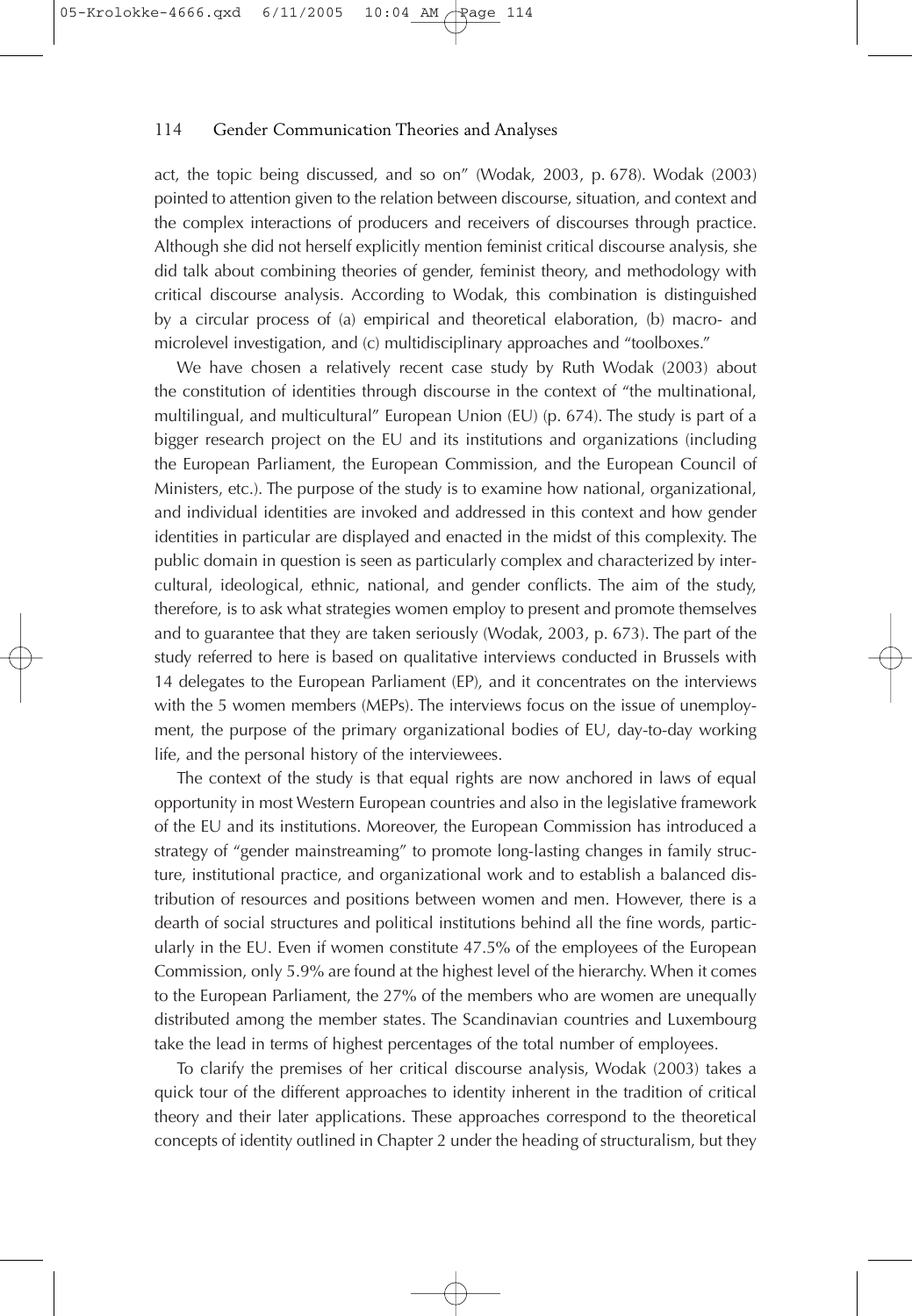are further inspired by poststructuralism and in particular positioning theory and analysis (see Chapter 6). Wodak emphasizes the fact that she draws on the tools of critical linguistics and social semiotics, but she focuses particularly on storytelling as a means to approach the discursive construction of identity in interaction (p. 682).

05-Krolokke-4666.qxd 6/11/2005 10:04 AM Rage 115

In the following, we examine interviews with two Swedish MEPs and follow part of Wodak's (2003) analysis. Sweden and Finland were among the last three member states to join the EU at the time of the survey (1997), and in Sweden, only a small majority of the population voted yes. Furthermore, Sweden and Finland have a long tradition of Scandinavian-based political associations, for instance, in the Nordic Council (together with Denmark, Norway, Iceland, and the Faroe Islands). This means that the Swedish people have very complex regional and national affiliations to refer to. Wodak does not seem to know that for historical reasons, Finland does not belong to Scandinavia. Scandinavia consists of Sweden, Norway, and Denmark, whereas the Nordic countries comprise Scandinavia, Iceland, and Finland. However, this is not crucial to her analysis.

According to Wodak, it is characteristic of the two Swedish informants that they draw on quite a range of identities, such as woman, Green/left, Swedish/Scandinavian/ Nordic, European Unionist/(North) European, mother, political outsider, and so on. But when is one identity highlighted on behalf of the others, and how do the informants themselves relate these different identities? In the transcript below, a colon indicates extension of sound, a dash indicates abrupt cutoff, emphasized syllables/words are underlined, words in single parentheses were difficult to understand and transcribe, and double parentheses indicate paralinguistic features:

- [1] it/ it's quite *simple.* why we have this high unemployment rate no
- [2] and it's because we are changing soti/ society
- [3] I mean we had a highly in/ industrial society and now we are *changing*
- [4] so. so: eh this is completely *new* for us
- [5] and-/ and then we are trying to *amend that*
- [6] and try to eh: help that up
- [7] with-/ with kind of *old* -/ old *structures:* and *old answers.* -
- [8] eh: and we don't want to *face* that we really *have* to -
- [9] adjust a *lot* of *thinking*
- [10] I mean that/ that's-/ what it is *about.* and -/ and -
- [11] we have to *reconsider* -
- [12] eh what is full employment and what is
- [13] what is eh: -/ to have a eh/ eh a *work* for *salary:* -
- [14] and a lot of that so/ sort of things. -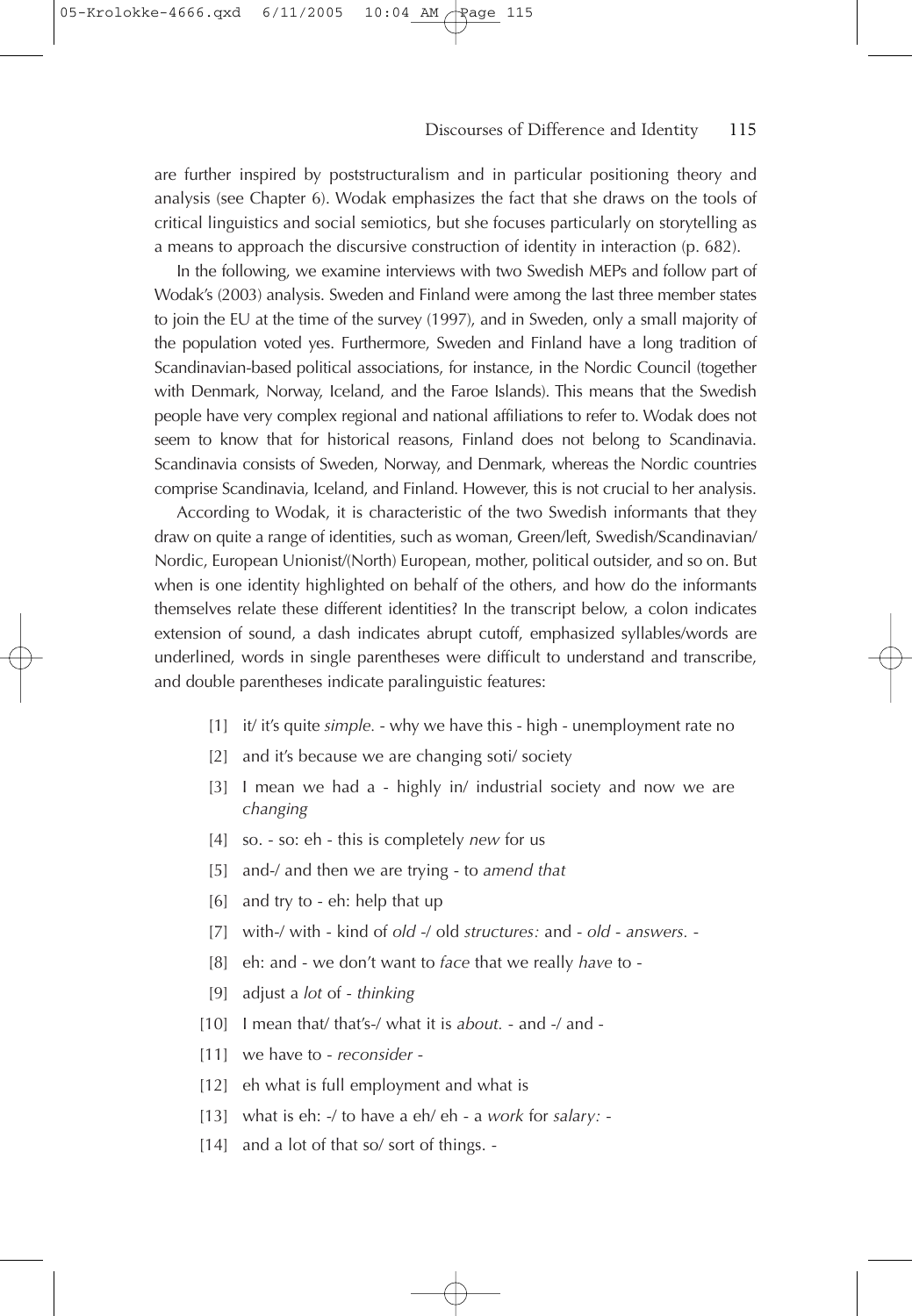- [15] because I don't think that we will *ever* -
- [16] ever *have* what called -
- [17] usually in Sweden
- [18] and -/ and -/ and *my* solution to that and/ and
- [19] *the Green group* is of course that
- [20] for the *first* you have to *see:* -
- [21] *we* have a/ had a -/ eh have another eh eh another eh: *approach*
- [22] and another *view:* of full employment. -
- [23] just to say that akay. this is nineteen ninety. *seven*
- [24] and h -/ we have had so many f/ people in -/ unemployed.
- [25] so the *first* thing we should *do:* is of course to *reduce:* the *working time.* -
- [26] because eh forty hours:
- [27] a week *as we are working in Sweden* now
- [28] it was not eh institution of *god.* -
- [29] it/ it was decided of with/ us ((*laughs*))/
- [30] the/ the time when we -/ when we *needed* a lot of people to *work*
- [31] so re-/ reduction of working time of course
- [32] and *also* to change the attitudes in society against
- [33] the people that *have* work and *don't* have work
- $[34]$  ...
- [35] *and* eh: -/ and *then* also of course we have to *support* and/
- [36] and say that *flexibility* in that sense
- [37] you could work the hour that you *like*
- [38] and you could have a half-time *jo:b* and so on
- [39] and have a small company in size
- [40] so all these *taxations*
- [41] and all the regulations
- [42] has to be: sh -/ *changed*
- [43] and *altered also.* to make this *possible*
- [44] eh: and of course the *taxation* or the/ the: -
- [45] you don't say taxation you say eh: -
- [46] the tax on *labor* -/ on *labor.* -
- [47] *it's* it's quite *high*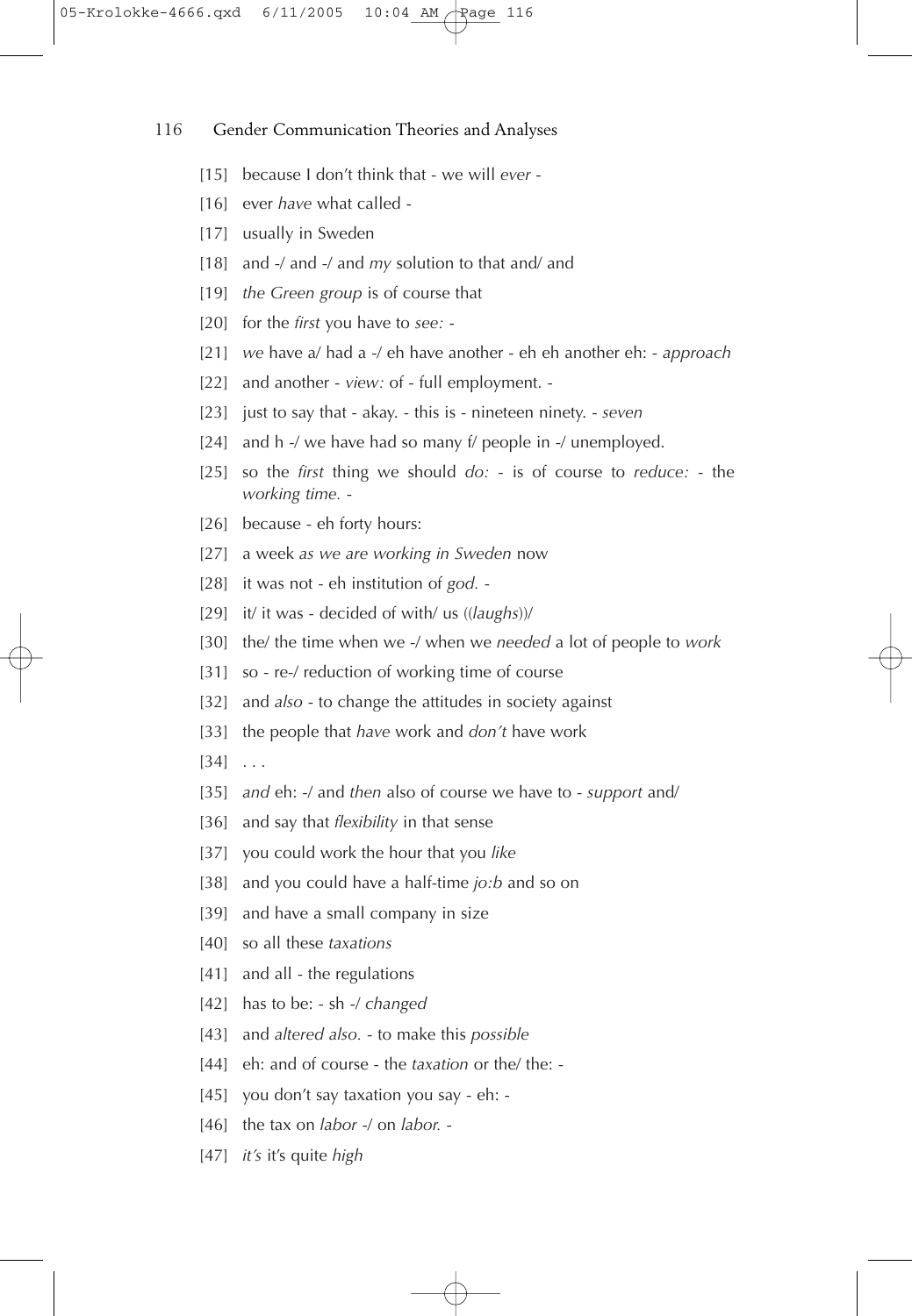- [48] I s:uppose it's eh: all the same in the European Union
- [49] but *in Sweden* eh which I/ know most of course ((*laughs*))/
- [50] in the North West
- [51] there eh -/ there we have *really high*
- [52] percentage of tax *on* labor. -
- [53] and that should be *s:witched* and *changed*
- [54] of course so you put it on *as I'm a Green* -
- [55] *eh MEP* on energy:
- [56] and non resourceable -
- [57] eh: eh:m ninedren/ non
- [58] *renewable resources* and energy and so on
- [59] so *this:* should be *switched* of course.

SOURCE: Wodak, R., Multiple personalities: the role of female parliamentarians in the EU parliament, in J. Holmes & M. Meyerhoff (Eds.), *The handbook of language and gender*. Copyright © 2003. Reprinted with permission of Blackwell Publishing, Ltd.

In this first extract from MEP10, concerning the issue of unemployment, the national (Swedish) and political (Green) identities are foregrounded and used as contextual markers. However, Wodak claims that whereas it is not quite clear why MEP10 refers to national identity in lines 17 and 27, it is explained in line 49, where it is clarified that she estimates unemployment to be worse in Sweden than in the rest of the EU due to the extraordinarily high taxes on labor. Or rather, MEP10 estimates that this is the case in the "North West" (line 50). Unlike Wodak, we understand this phrase not as reference to a Swedish region (as regional differences in taxes in Sweden are only very small and regional taxes only a minor part of state taxes), but as a reference to Sweden as part of "North Western" Europe and this again as distinct from the EU. Wodak herself later on refers to the fact that a relatively large number of Scandinavian MEPs in the study distinguished between being European and being a European Unionist. In contrast to her national self-identification, MEP10's reference to her membership of the Green Party is unambiguous and immediately made relevant in terms of delivering a politics of full employment by reducing the standard number of hours worked per week (19–26) and a shift in taxes from labor to energy (53–59).

In another excerpt, MEP3 says that her fellow citizens are stubbornly bound to thinking of themselves as opponents of the EU even if they are now members, which is illustrated in the following anecdote:

- [1] I know that *we* are a very stubborn country
- [2] Most of the people ah: are now: ah well
- [3] A ha./ mo/ most of the people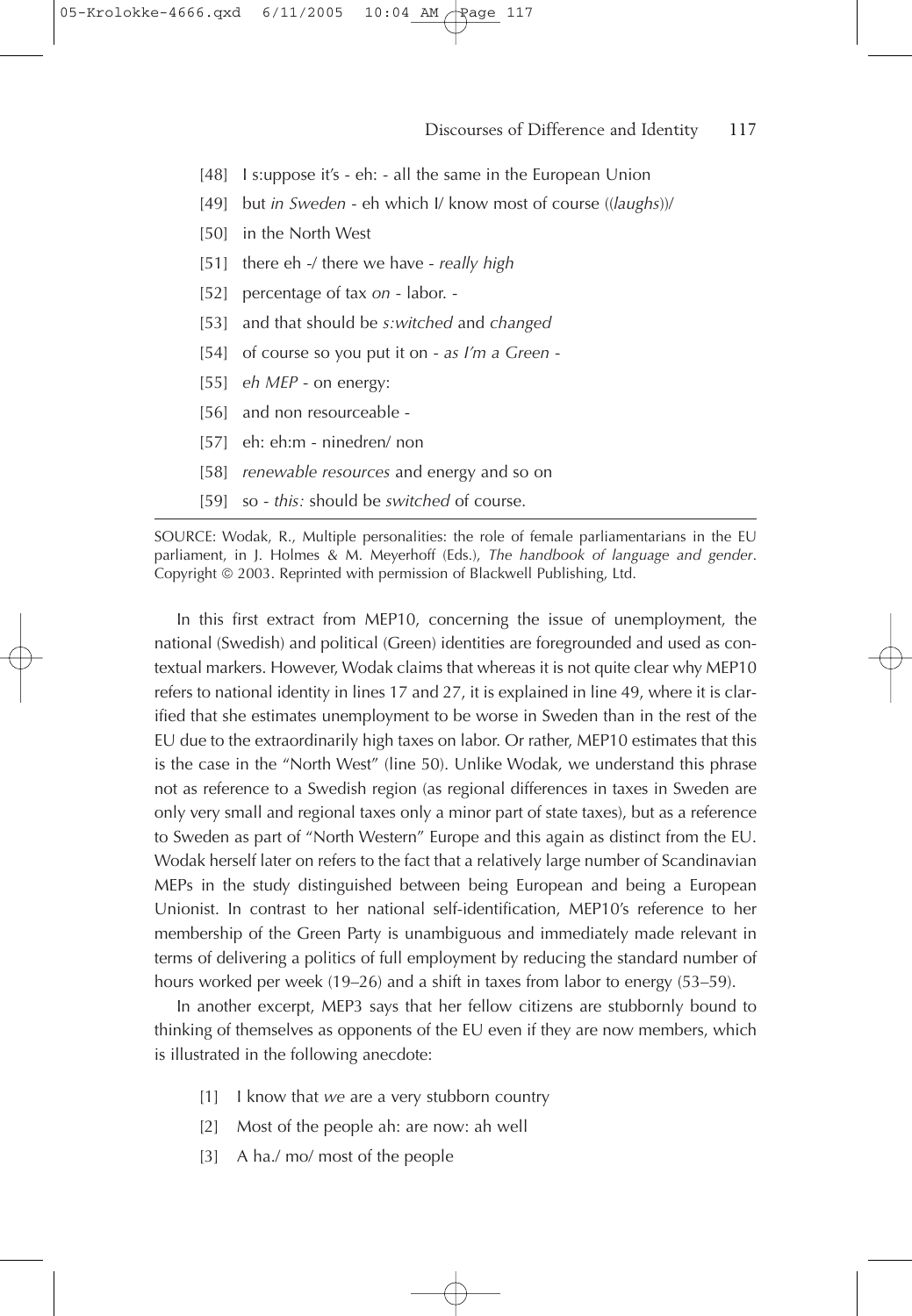- [4] At least when was it fifty-one point four percent or something like that
- [5] Voted in the referendum for entering the European Union
- [6] But today *we* almost never meet anyone who did -
- [7] I don't know what they did
- [8] Yeah because everybody said do/ they said "no: I voted no:" and
- [9] Ye said "well I really do I re I really do regret" ((*laughs*))
- [10] Aha:. so it (happened) ((*laughs*)) okay
- [11] So I mean it's make/ it doesn't make the whole ah /
- [12] The whole billing easier.

SOURCE: Wodak, R., Multiple personalities: The role of female parliamentarians in the EU parliament, in J. Holmes & M. Meyerhoff (Eds.), *The handbook of language and gender*. Copyright © 2003. Reprinted with permission of Blackwell Publishing, Ltd.

MEP3 tells this story in terms of a national "we"; however, she also tells it to *distinguish* herself from her fellow countrymen, and in so doing, she puts herself on the Unionist side. According to Wodak, this is an example of the highly complex identity *bricolage* in which different identities are either fore- or backgrounded depending on situation and context. In both cases, however, gender identity is overrun not only by (supra)national but also by political identity. Wodak directs our attention to the finding that both MEP10 (Green) and MEP3 (left wing) highlight both their national and their political identities. Furthermore, both seem to understand their identities as distinctly different from the mainstream of MEPs of continental Europe and from the political center. In their narratives, they construct themselves as belonging to distinct groups, and MEP3 further extends this format both to her professional role as a social worker and to her gender. Or rather, you may say that the semantics of being "a very special bird . . . everything's wrong" (Wodak, 2003, p. 689) builds up to a climax that culminates with a reference to her gender. From there on, it is possible to understand the row of deviations backward, now illuminated by this "prime" marker of difference:

- [1] I figure here the most common eh civil job. for an MEP
- [2] is eh to be a lawyer.
- [3] me myself *I'm far from that*
- [4] the job I had doesn't even exist outside *Scandinavia.*
- [5] so: it's a sort of a social teacher so
- [6] so I'm/ I'm very in/ an:/ a very special bird in this a:
- [7] If mhm mhm so now you don't feel like you fit into sort of a *typical* MEP eh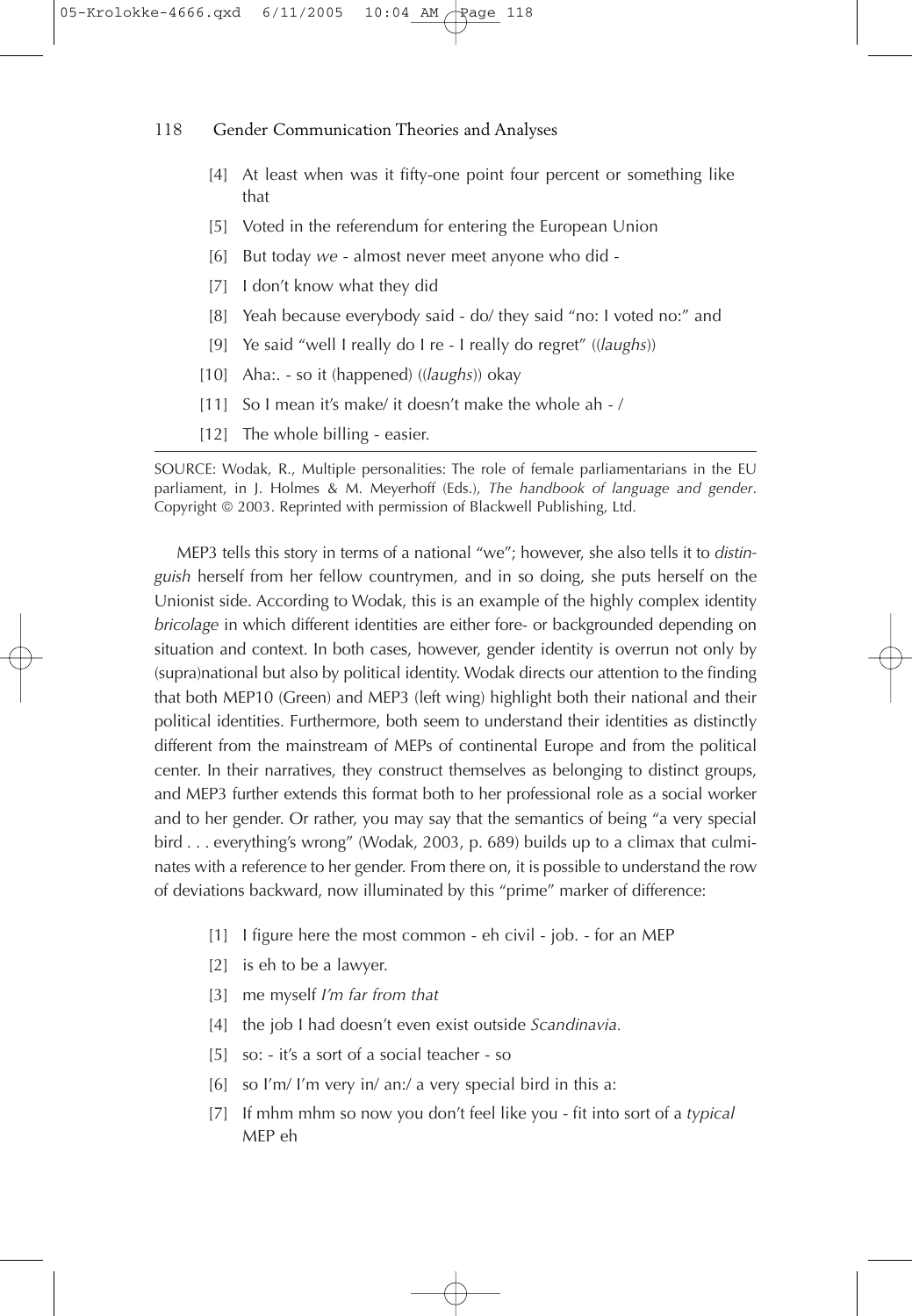- [8] Me *no. no: no: I'm not. I'm left I'm a woman I'm Swedish* and I'm also
- [9] everything -/ everything's wrong. ((*laughs*))

05-Krolokke-4666.qxd 6/11/2005 10:04 AM Rage 119

SOURCE: Wodak, R., Multiple personalities: The role of female parliamentarians in the EU parliament, in J. Holmes & M. Meyerhoff (Eds.), *The handbook of language and gender*. Copyright © 2003. Reprinted with permission of Blackwell Publishing, Ltd.

In Wodak's analysis, MEP3 here points out many of the identities (social teacher, left, female, Swedish) that she associates herself with and that in her own perception mark her as different from the norm, by traditional/conservative/patriarchal European standards. Wodak considers the sequence a good illustration of how a successful woman has managed to come to terms with all her differences, which have served to marginalize her, and now emphasizes them on her own terms. She "turns the tables," in a manner of speaking, and strategically redefines the negative connotations into positive attributes: "a very special bird." In this way, she appears to solve conflicting ideological problems and dilemmas through self-irony, self-reflection—and, we might add, circumvention. To emphasize Wodak's analytical procedure and push it to its logical conclusion, we highlight the way it pinpoints the climax of the interview that is also the climax of suspense in MEP3's self-narration in lines 8 and 9. This is the turn of the screw of selfinterpretation that makes MEP3 able to redefine her activity as politician:

- [1] I mean I know that even on/ on a: national level
- [2] I mean there are very many politicians all sorts in all parties -
- [3] that *prefer* to/ to meet the/ the eh/ the citizens through media.
- [4] eh -/ so *I know that I'm not that sort.*
- [5] so I prefer to meet people. -
- [6] it/ it could be hard but it's more interesting . . .
- [7] and that's the way *I* learn at the same time a lot.
- [8] . . . and a (xx) of -/ I met so very many politicians during my living 45 years
- [9] ((*laughs*)) so: and it's the -/
- [10] I mean do you really when you've seen them in action
- [11] when you were a child or
- [12] all through the years you say oh how disgusting and -
- [13] what behaviour they've done and instead I-/
- [14] *for sure I will not be that sort of person that I always despised!*
- [15] that means that if you go to a meeting
- [16] you just don't go there. -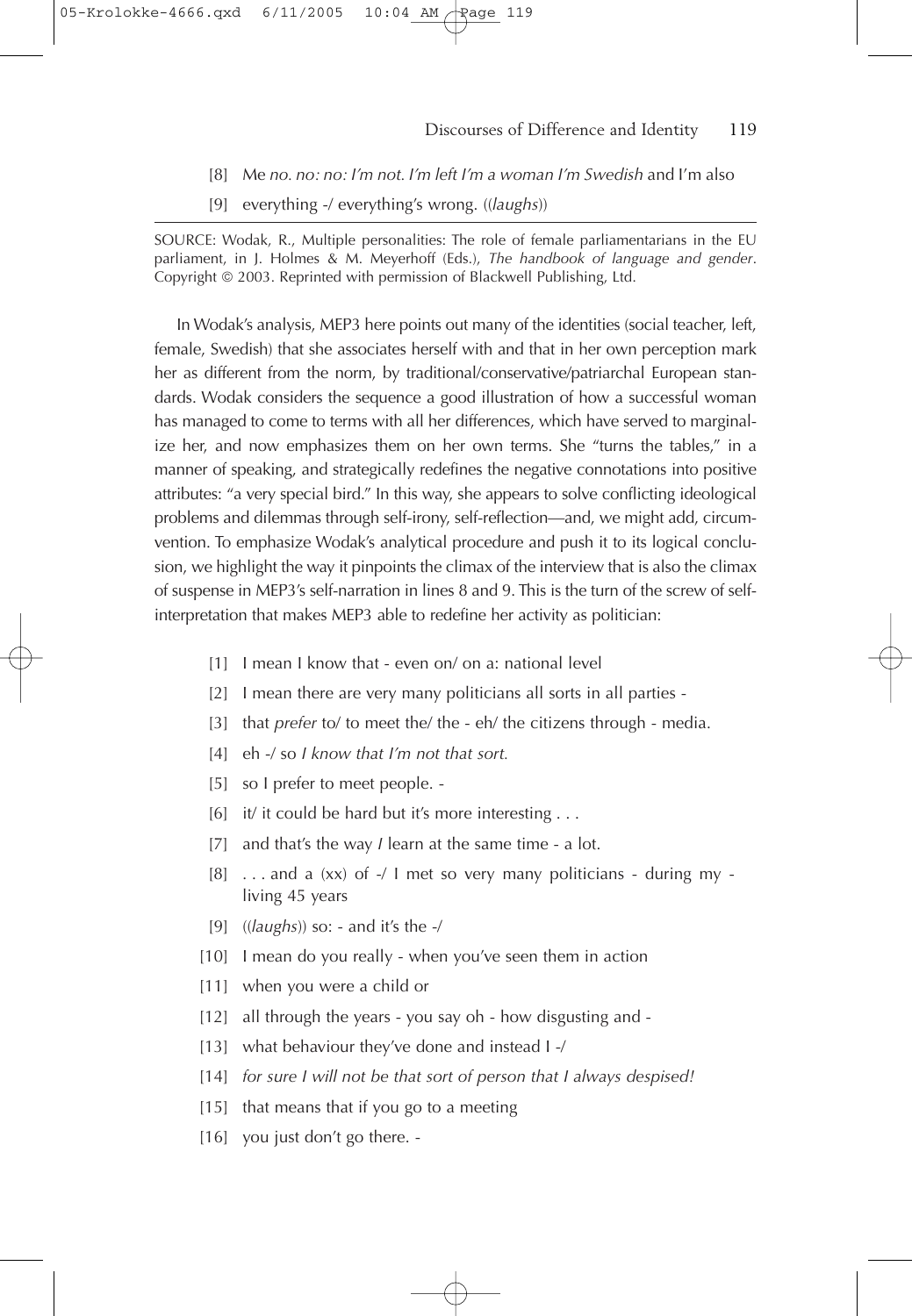- [17] and you just don't talk for forty-five minutes
- [18] telling everybody how the situation really is
- [19] and then you leave *off.* -
- [20] mostly with the plane first a limo and then a plane and
- [21] that's not a boring life.

SOURCE: Wodak, R., Multiple personalities: The role of female parliamentarians in the EU parliament, in J. Holmes & M. Meyerhoff (Eds.), *The handbook of language and gender*. Copyright © 2003. Reprinted with permission of Blackwell Publishing, Ltd.

Through irony and overt criticism, she again marks her difference from other MEPs and constructs her own unique identity as a responsible and visionary MEP who listens and is in close contact with the people she represents. In both lines 4 and 14, she explicitly dissociates herself from being "that sort," implicitly referring to the typical dominant male politician who is in fact uninterested in people and politics and aspires only to power.

Wodak concludes that she has identified three types of female gender role constructions, which seem to be successful in this context and at this level of politics: There is the assertive activist, the expert, and the positive difference (the "special bird"). These are very different from the roles often maintained in other contexts, at least in Austria. For example, there are woman principals in schools (where one prototype is the mother) or "big business" (where there is the new prototype of the female co-opter). One of the questions Wodak raises is whether the role of "special bird" may be compared with former articulations that make strong women leaders the exception.

From our view, the standpoint view, the significance of Wodak's (2003) contribution lies in her application of the difference and identity approach and her focus on women's multiple identities, on one hand, and the pertinence of a critical discourse analysis methodology, on the other. Of particular interest is her focus on the communicative practice of the informants and the way they storytell their multiple identities, thereby forming a coherent discourse of radical and productive otherness. It is important to note, however, in terms of Wodak's initial setting and the demands of FCDA, that she does not to any great extent consider the interaction taking place in the interview setup. What is going on in this particular situation, and how do the informants use it in terms of storytelling their own identities? Wodak could have more accurately analyzed the interview as a communicative event by studying the rhetorical strategies involved. However, we do not know whether she in fact does so in the extended study. To learn from the case, we would suggest the following list of items to consider when planning research from the perspective of FCDA:

- 1. What is the particular problem that you want to address?
- 2. Where do you ground your theoretically based thesis and core terminology?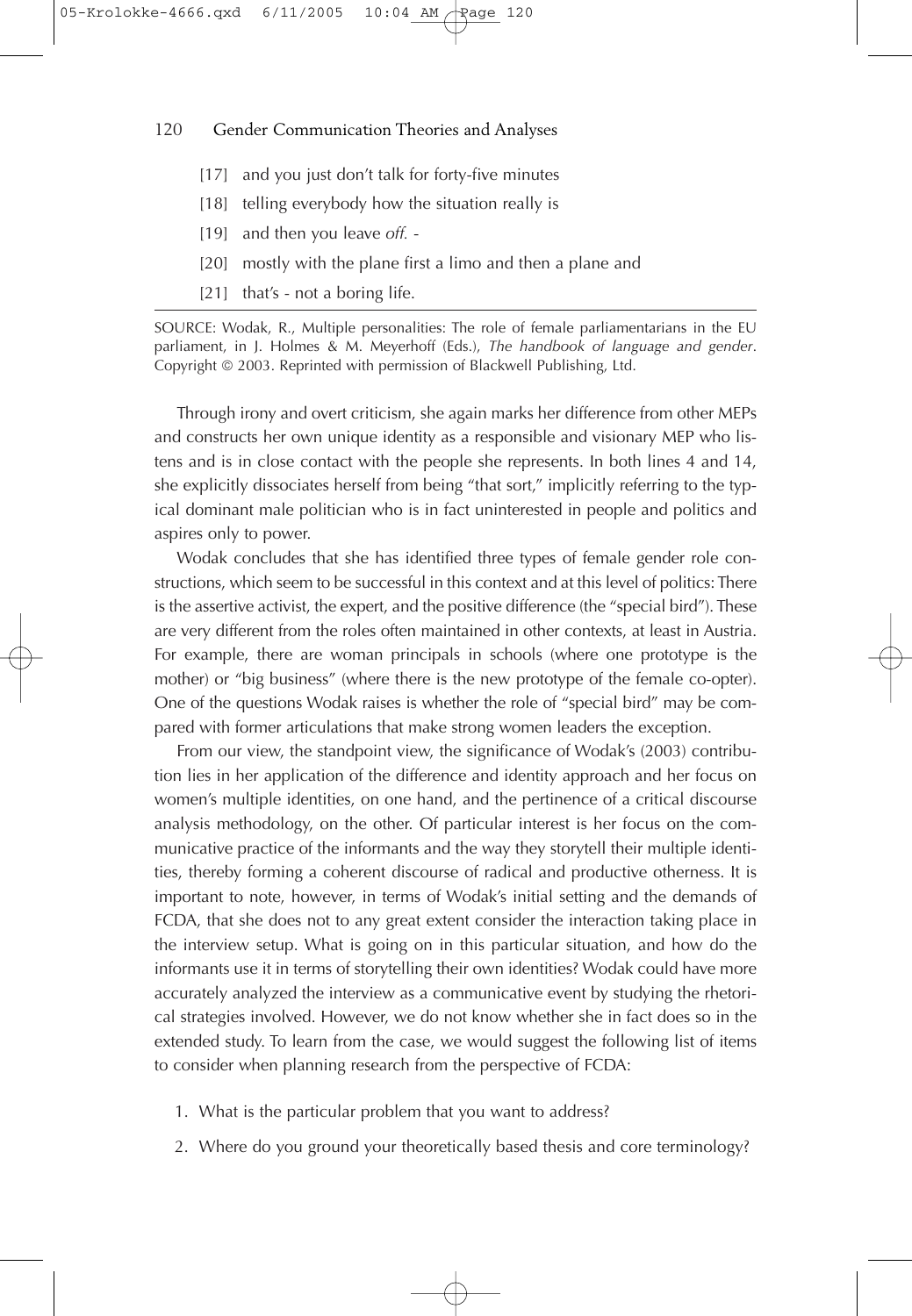- 3. How do you define the social practice in question and frame it as discourse in context?
- 4. Where and how do you locate gender and see it related to power?
- 5. What are your particular tools for collecting and analyzing data?
- 6. How do you relate your own research to FCDA?